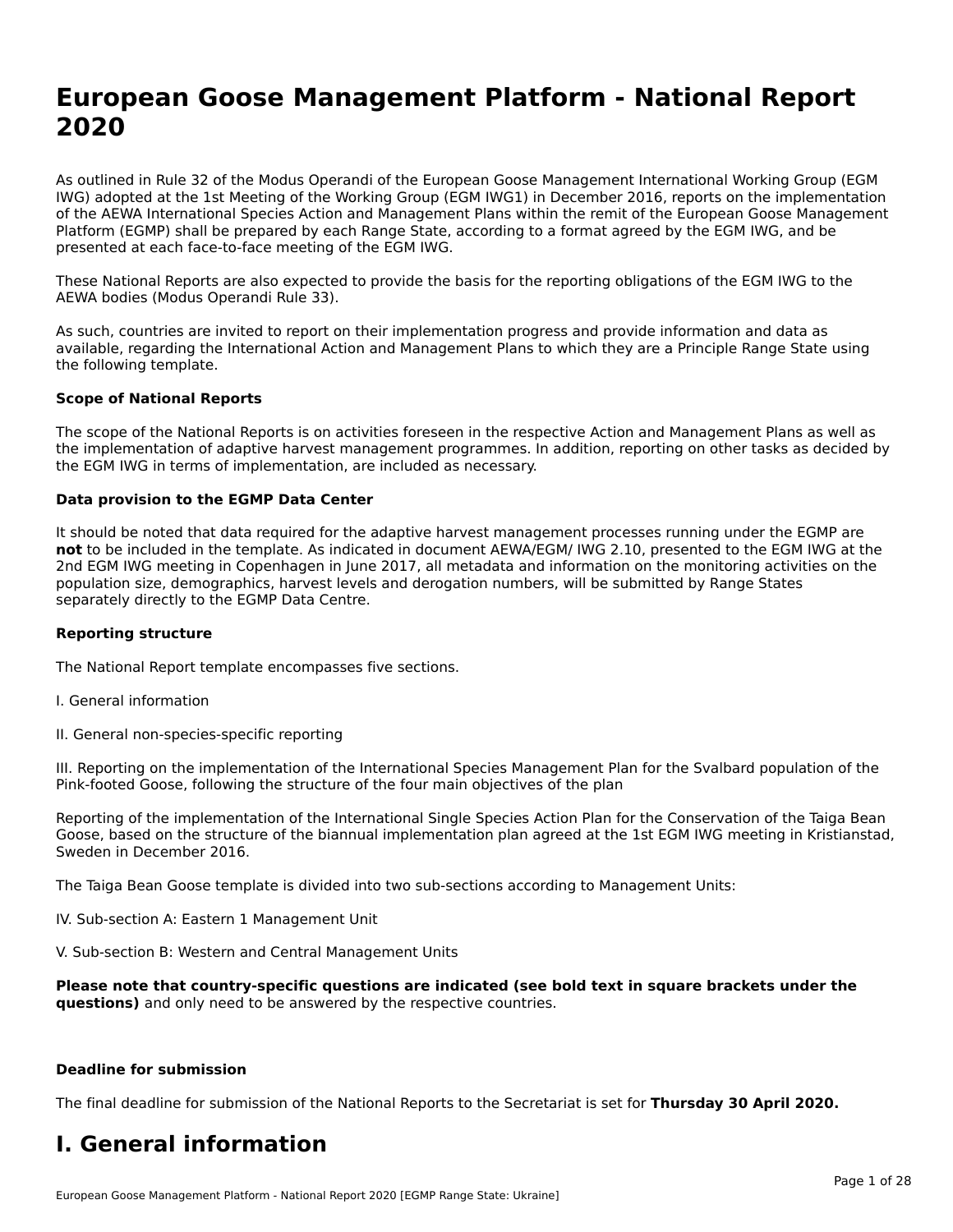# **To be completed by all Range States**

Name of reporting country › Ukraine

# **Designated National EGMP Administrative Authority**

Full name of the institution› the Ministry of Energy and Environmental Protection of Ukraine

Name and title of the head of institution › Ольга Буславець, Minister

Mailing address - Street and number › Mytropolyta Vasylia Lypkivs'kogo Str., 35

P.O. Box

Postal code› 03035

City › Kyiv

**Country** › Ukraine

Telephone › +38 044 206 31 15

E-mail› kanc@mev.gov.ua

Website› menr.gov.ua

# **Designated National Government Representative (NGR) for EGMP matters**

Name and title of the NGR › Volodymyr Domashlinets, Head of Fauna Conservation Division

Affiliation (institution, department) › the Ministry of Energy and Environmental Protection of Ukraine, Department for the Protection of Biodiversity and Biosafety<br>and Biosafety

Mailing address - Street and number › Mytropolyta Vasylia Lypkivs'kogo Str., 35

 $\overline{P}$ ›

Postal code › 03035

City › Kiyv

Country› Ukraine

Telephone › +38 044 206-31-27

E-mail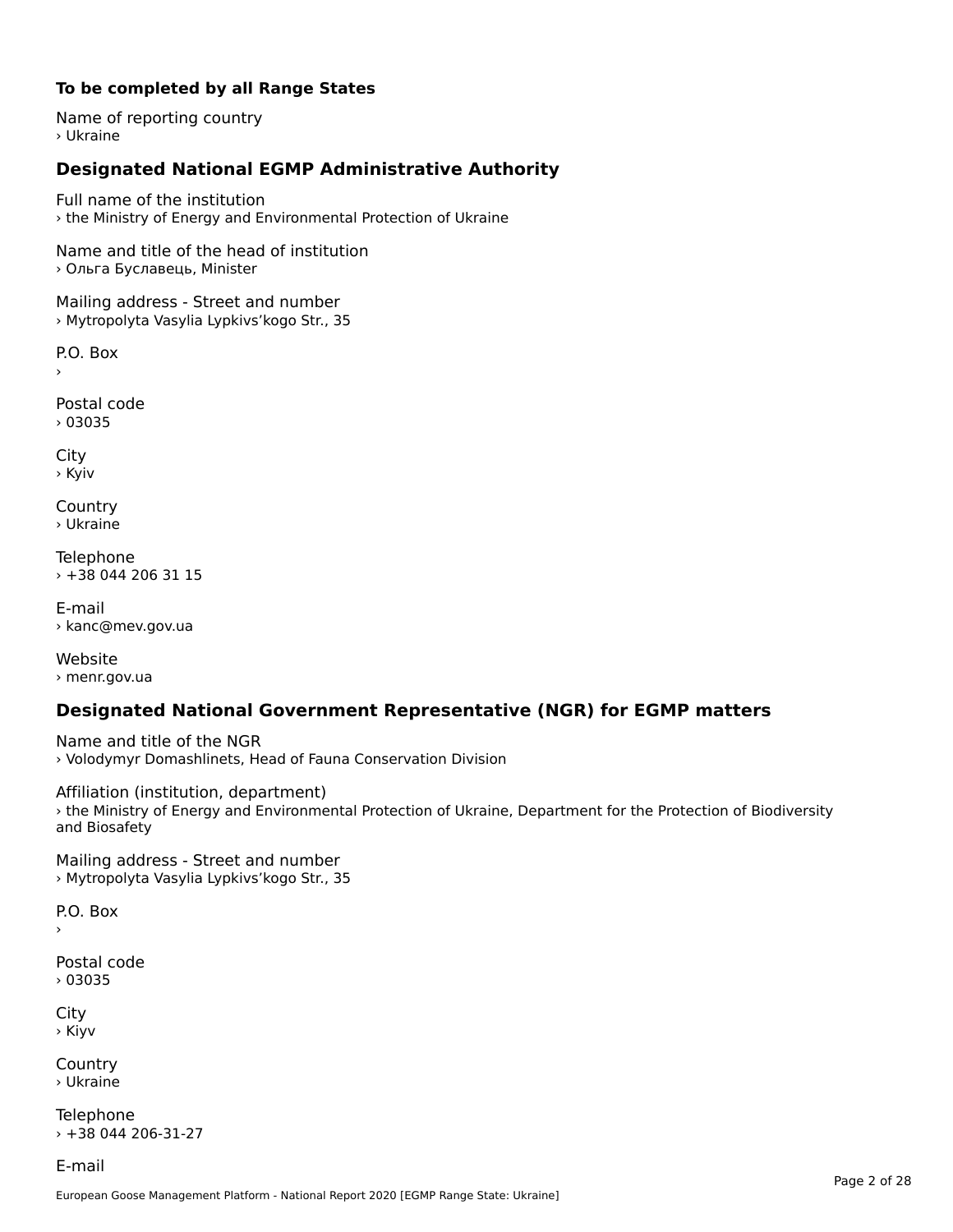› domashlinets@menr.gov.ua

Website› menr.gov.ua

# **Additional designated National Government Representative (NGR) for EGMP matters (if available)**

Name and title of the NGR › Olesya Petrovych, Chief Specialist at the Unit of coordination of education and recreation activities

Affiliation (institution, department) › the Ministry of Energy and Environmental Protection of Ukraine, the Department of Protected Areas

Mailing address - Street and number › Mytropolyta Vasylia Lypkivs'kogo Str., 35

P.O. Box

›

Postal code› 03035

City › Kyiv

Country› Ukraine

Telephone › +38 044 206 21 93

E-mail› petrovych.o@gmail.com

Website› menr.gov.ua

# **Designated National Expert (NE) for EGMP matters**

Name and title of the NE› Dr. Vasyl Kostyushyn, Head of Departmant of Monitoring and Conservation of Animals

Affiliation (institution, department) › I.I. Schmalhausen Institute of Zoology of National Academy of Sciences of Ukraine

Mailing address - Street and number › B. Khmelnytskogo Str., 15

P.O. Box›

Postal code› 01601

City › Kyiv

Country› Ukraine

Telephone › +380 44 235 51 87

E-mail › kost@izan.kiev.ua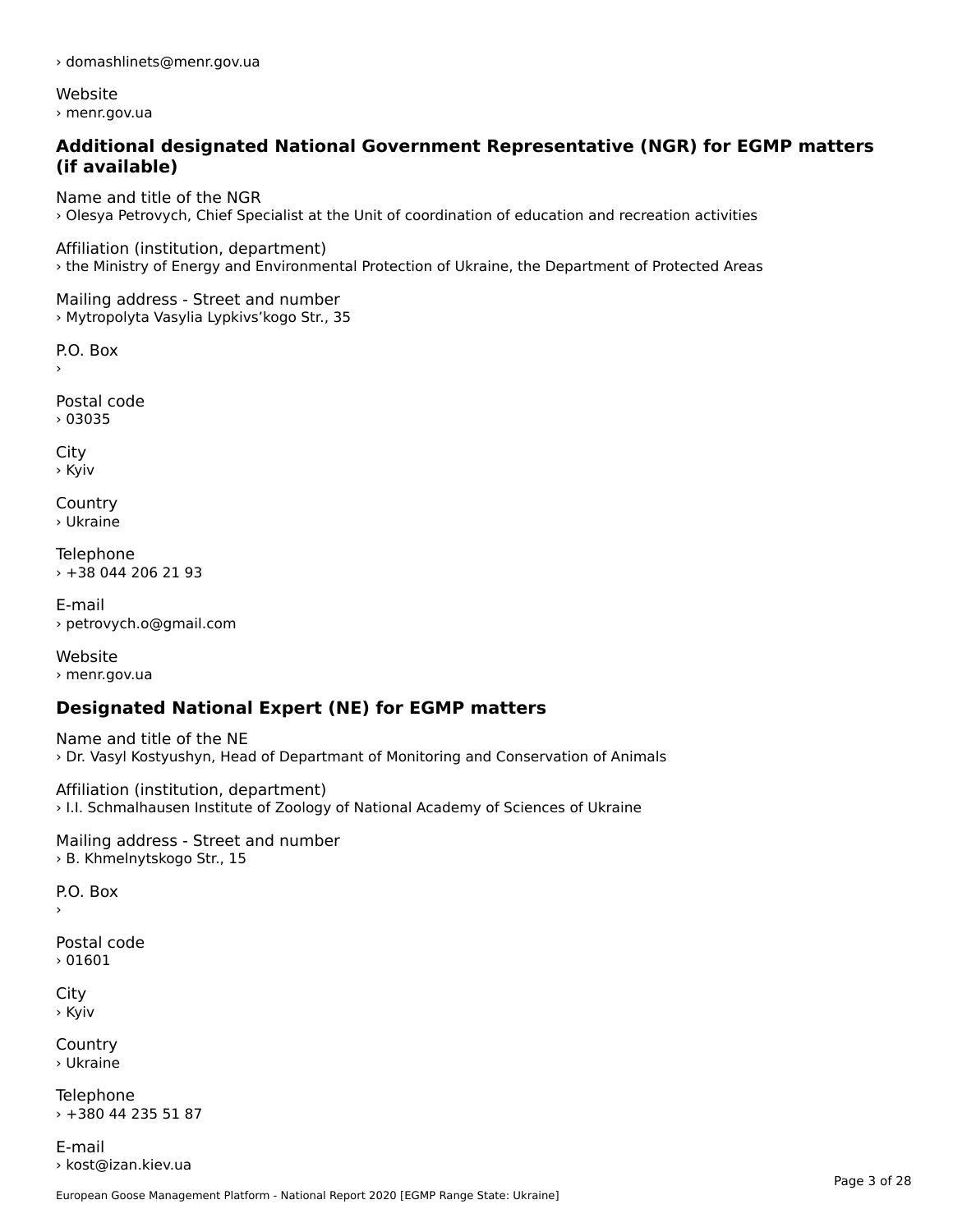Website› http://www.izan.kiev.ua/

# **Additional designated National Expert (NE) for EGMP matters (if available)**

Name and title of the NE

Affiliation (institution, department)

Mailing address - Street and number

P.O. Box

Postal code

 $\mathbf{C}^{\text{in}}$ 

›

**Country** 

**Telephone** 

E-mail›

website<br>Website ›

### **Other relevant institutions/entities/individual experts that have contributed to this report**report

Please insert information on any other relevant institutions/entities/individual experts that have riease insert information<br>contributed to this report

# **Additional information and comments (optional)**

Please insert additional information and comments ›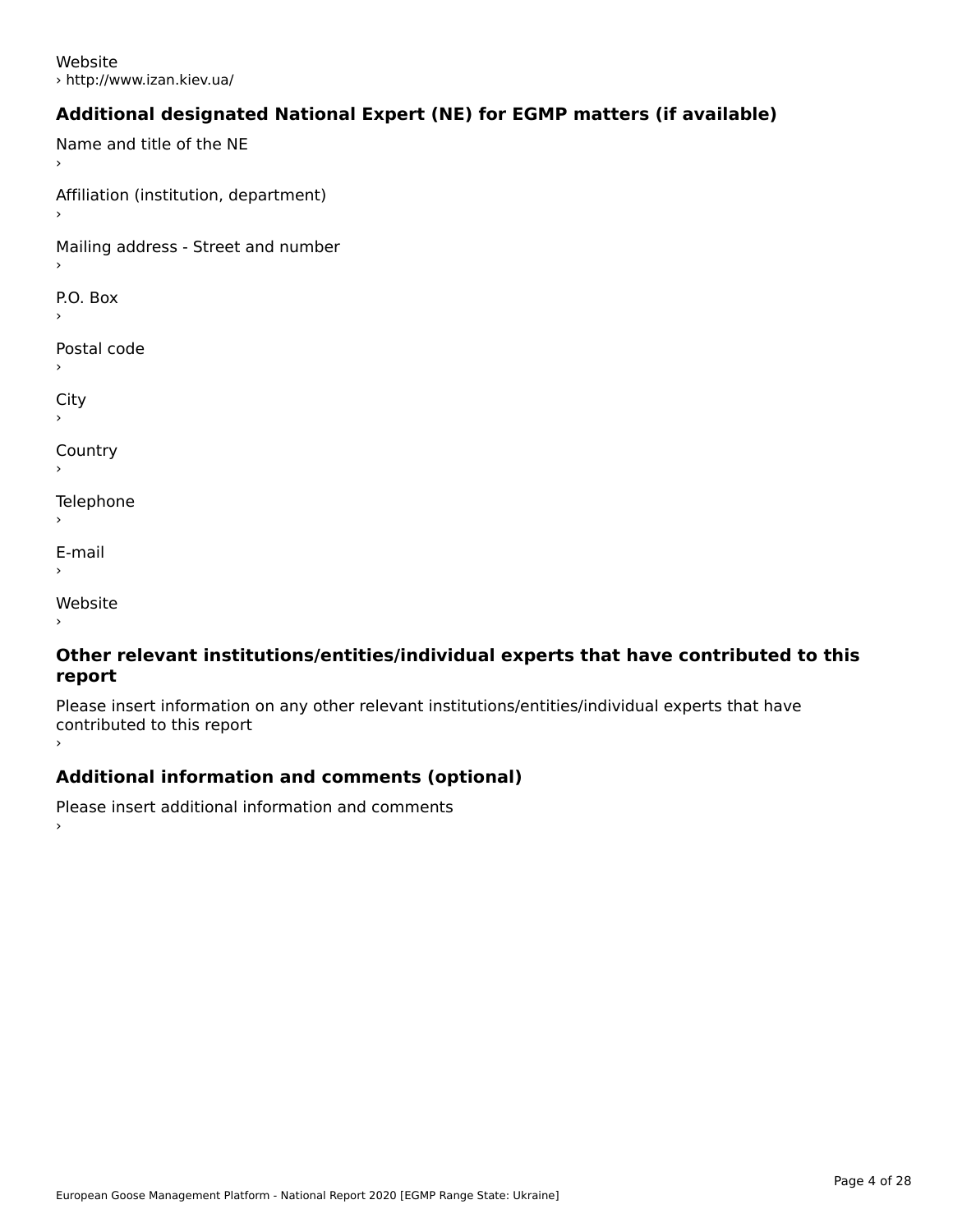### **II. General non-species-specific reporting**

#### **To be completed by all Range States**

II.1. Are you monitoring the level of agricultural conflict (damage, complaints) with geese in your country n.i. Are you monitoring the lever or agricultural connict (damage, complaints) with g<br>on national (centralized for the entire country), regional(sub-national) or local level?

(PfG ISMP p.33, Objective II  $(4+5)$ ) Please select only one option ☑ Yes**☑ Yes**<br>□ No □ No<br>□ Not relevant

Please indicate the level:

Possibility for multiple options  $\Box$  National (centralized for the entire country) **☑ Regional (sub-national)**<br>☑ Local

#### **National (centralized for the entire country) monitoring**

Please provide details on the national monitoring methods, units, frequency and the coverage

Are these national activities species-specific? ∩ne enese national activity<br>Please select only one option ים וכ<br>⊡ No

Please list the species

›

# **Regional (sub-national) monitoring**

Please provide details on the regional monitoring methods, units, frequency and the coverage › The monitoring of birds at the regional level is carried out by scientific institutes. In particular, in the southern region, within the Azov-Black Sea flyway, couns of birds is carried out by the Azov-Black Sea Ornithological Station during migration and wintering periods. The results are regularly published in Branta magazine https://branta.org.ua/en/

Are these regional activities species-specific? ∩ne enese regional activ<br>Please select only one option

☑ No

Please list the species ›

# **Local monitoring**

Please provide details on the local monitoring methods, units, frequency and the coverage › The monitoring at the local level is carried out by workers of Protected Areas. Within the Azov-Black Sea flyway, 8 national natural parks, 2 biosphere reserves and 2 regional landscape parks conduct censuses of nyway, o hadonal hatural parks, 2 biosphere reserves and 2 regional landscape parks conduct censuses t<br>geese during migration and wintering periods. In the northern region of Ukraine within flyway of geese, 4 geese during migration and wintening periods. In the northern region or okrame within hyway or geese, 4<br>national parks and 3 nature reserves conduct counts of birds during migration. The results are published in the annual volumes of the Chronicles of Nature and scientific articles.

Are these local activities species-specific? ∧ne these local detivitie.<br>Please select only one option **☑ Yes**<br>□ No

Please list the species › Researchers from national parks pay special attention to rare species of birds and protected at the national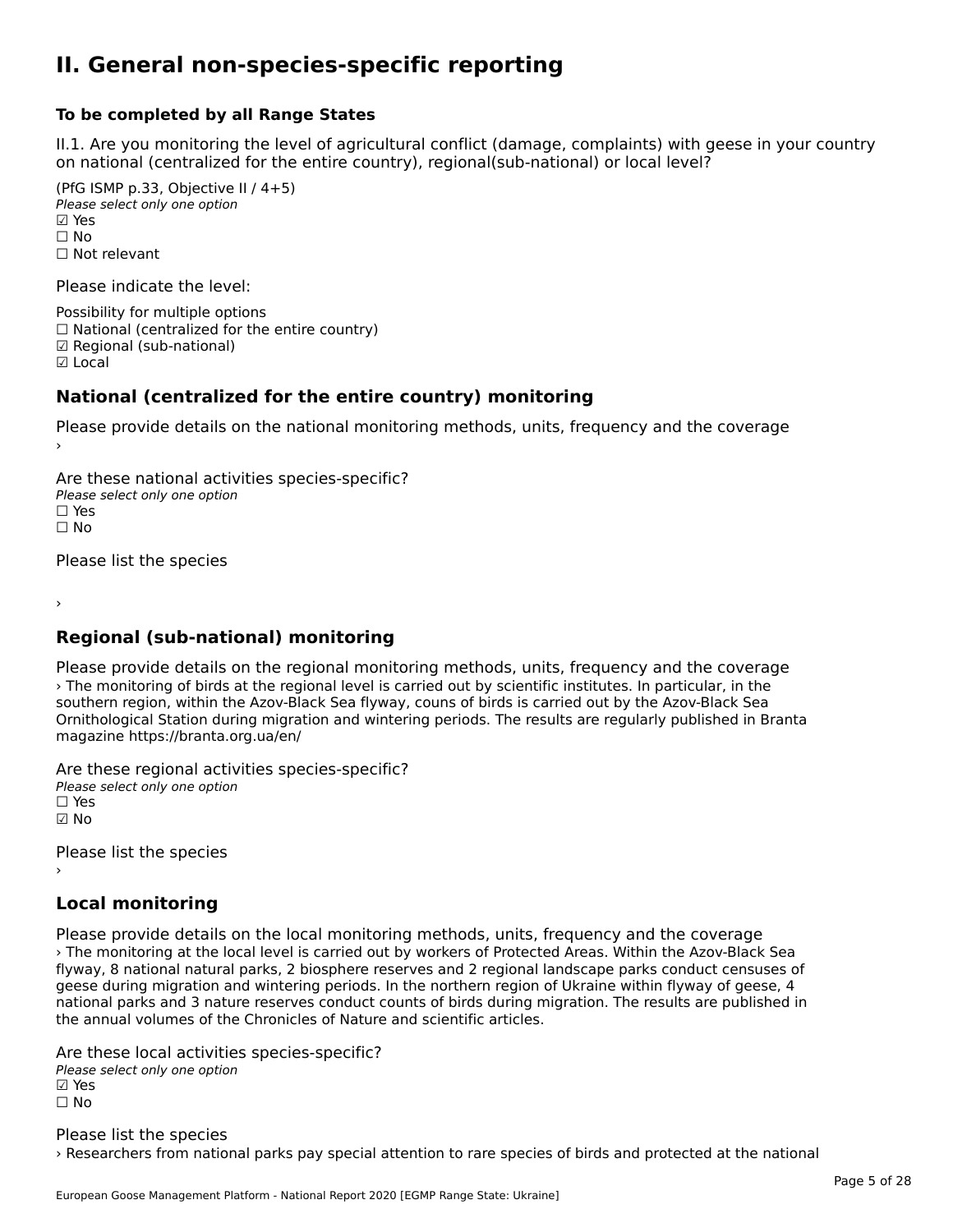and international level.

Please explain the reasons›

Please explain the reasons ›

II.2. What management measures does your country apply to manage agricultural conflicts related to

(PfG ISMP p. 33, Objective II  $/$  4+5)

Possibility for multiple options

rossibility for multiple options<br>□ No agricultural conflict related to geese has been recorded in my country

 $\Box$  No management measures are applied to manage agricultural conflicts related to geese

□ No management measures are applied to manage agricultural connicts rela<br>□ Compensation schemes (payments to farmers for losses e.g. crop damage)

∟ Compensation schemes (payments to farmers for fosses e.g. crop damage)<br>□ Subsidy schemes (payments to support farmers to provide for/tolerate geese on their land, replacing agricultural use)

use,<br>☑ Scaring schemes or other preventive measures designed to actively keep geese away from farmland ⊠ Scaring scrientes of other preventive measures designed to a<br>□ Designation of goose foraging areas (accommodation areas)

□ Designation or goose foraging areas (accommodation areas)<br>□ Derogation shooting to keep geese away from sensitive crops and to reduce population size

□ Derogation shooting to keep geese away nom sensitive crops and<br>□ Any other management measures to alleviate agricultural conflict

# **No management measures are applied**

Please explain the reasons ›

# **Compensation schemes (payments to farmers for losses e.g. crop damage)**

Please indicate the level at which the schemes are applied

Possibility for multiple options

™assibility for multiple options<br>□ National (centralized for the entire country) □ National (centralized io<br>□ Regional (sub-national)

☐ Local

Please explain how the damage (yield loss) is determined

Are these schemes species-specific?ric criese serientes spec<br>Please select only one option ☐ Yes☐ No

Please provide details on the species-specific measures

Please provide any other details (e.g. results), if available

Please explain the reasons

Is the effectiveness of this scheme evaluated? Please select only one option ☐ Yes☐ No

Please provide details on the evaluation of effectiveness

Please provide any other details (e.g. results), if available

Please explain the reasons›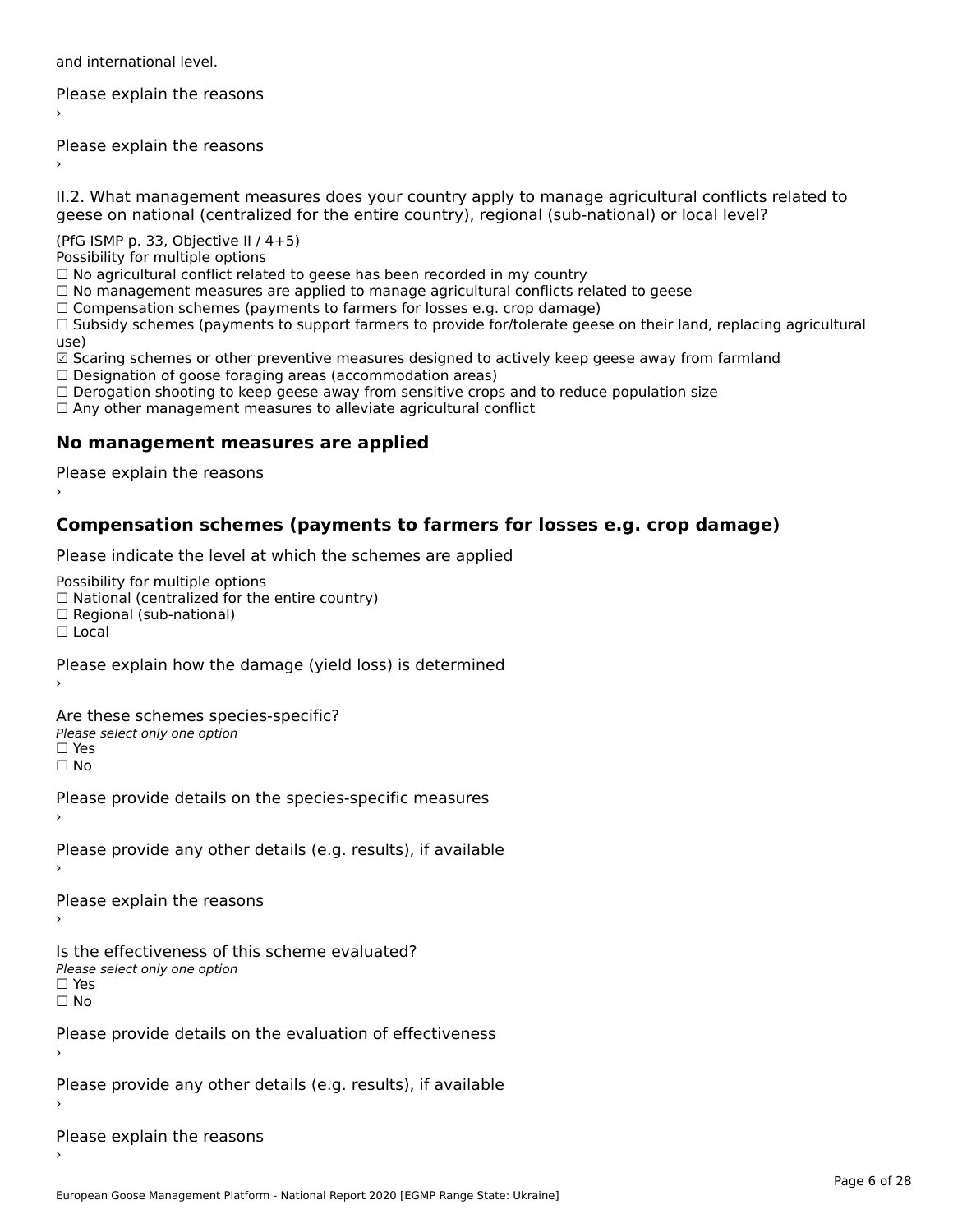### **Subsidy schemes (payments to support farmers to provide for/tolerate geese on their land, replacing agricultural use)**

Please indicate the level at which subsidy schemes are provided

Possibility for multiple options rossibility for multiple options<br>□ National (centralized for the entire country) □ Regional (centranzed to<br>□ Regional (sub-national) ☐ LocalPlease provide details on the subsidy schemes Are these schemes species-specific?∩ne these senemes spee<br>Please select only one option □ Yes<br>□ No Please provide details on the species-specific measures Please provide any other details (e.g. results) if available Please explain the reasons Is the effectiveness of this scheme evaluated?□ CIC CILCCLIVENC55 OF C<br>Please select only one option □ Yes<br>□ No Please provide details on the evaluation of effectiveness Please provide any other details (e.g. results) if available

Please explain the reasons

#### **Scaring schemes or other preventive measures designed to actively keep geese awayfrom farmland**

Please indicate the level of the schemes

Possibility for multiple options rossibility for multiple options<br>□ National (centralized for the entire country) ☐ Regional (sub-national) ☑ Local**☑** Local

Please provide details on the scaring schemes or other preventive measures › As a rule, private farmers scare away geese by scarecrows and simple mechanical noises. Sometimes s a rule, private familiers scare<br>farmers scare geese by shots.

Is the effectiveness of this scheme evaluated? □ CIC CILCCLIVENC55 OF C<br>Please select only one option ☑ No

Please provide details on the evaluation of effectiveness

Please provide any other details (e.g. results) if available

Please explain the reasons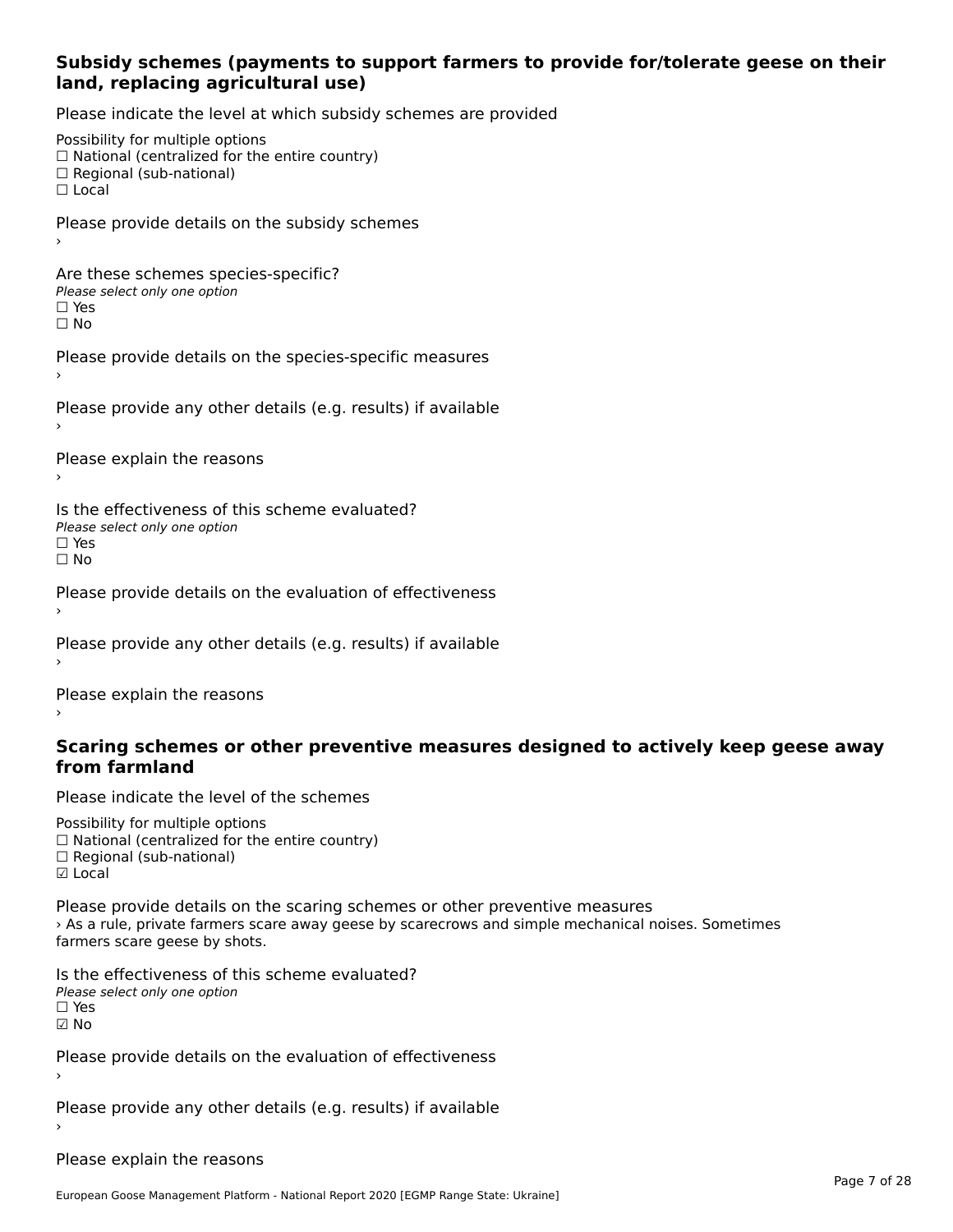› No special research has been conducted on this issue. Lack of opportunity to finance relevant research.

# **Designation of goose foraging areas (accommodation areas)**

Please provide details on the foraging areas (accommodation areas)

Please indicate at which level the foraging areas are designated

Possibility for multiple options rossibility for multiple options<br>□ National (centralized for the entire country) □ National (centralized io<br>□ Regional (sub-national)  $\Box$  Local

Is the effectiveness of accommodation areas evaluated?□ CITC CITCCITCITESS OF Q<br>Please select only one option

ים וכ<br>⊡ No

Please provide details on the evaluation of effectiveness

Please provide any other details (e.g. results), if available

Please explain the reasons

### **Derogation shooting to keep geese away from sensitive crops and to reduce population size**population size

Please provide species-specific details on the derogation shooting ›

Please indicate the application level of the derogation shooting

Possibility for multiple options  $\Box$  National (centralized for the entire country)<br> $\Box$  National (centralized for the entire country)  $\Box$  Regional (sub-national) ☐ Local

Is the effectiveness of derogation shooting evaluated? □ CILC CILCCIVENC55 OF O<br>Please select only one option □ Yes<br>□ No

Please provide details on the evaluation of effectiveness

Please provide any other details (e.g. results), if available

Please explain the reasons

# **Any other management measures taken to alleviate agricultural conflicts**

Please provide details on the management measures that are taken

Please indicate the level of the measures

Possibility for multiple options rossibility for multiple options<br>□ National (centralized for the entire country) □ National (centralized io<br>□ Regional (sub-national) ☐ Local

Are these measures species-specific?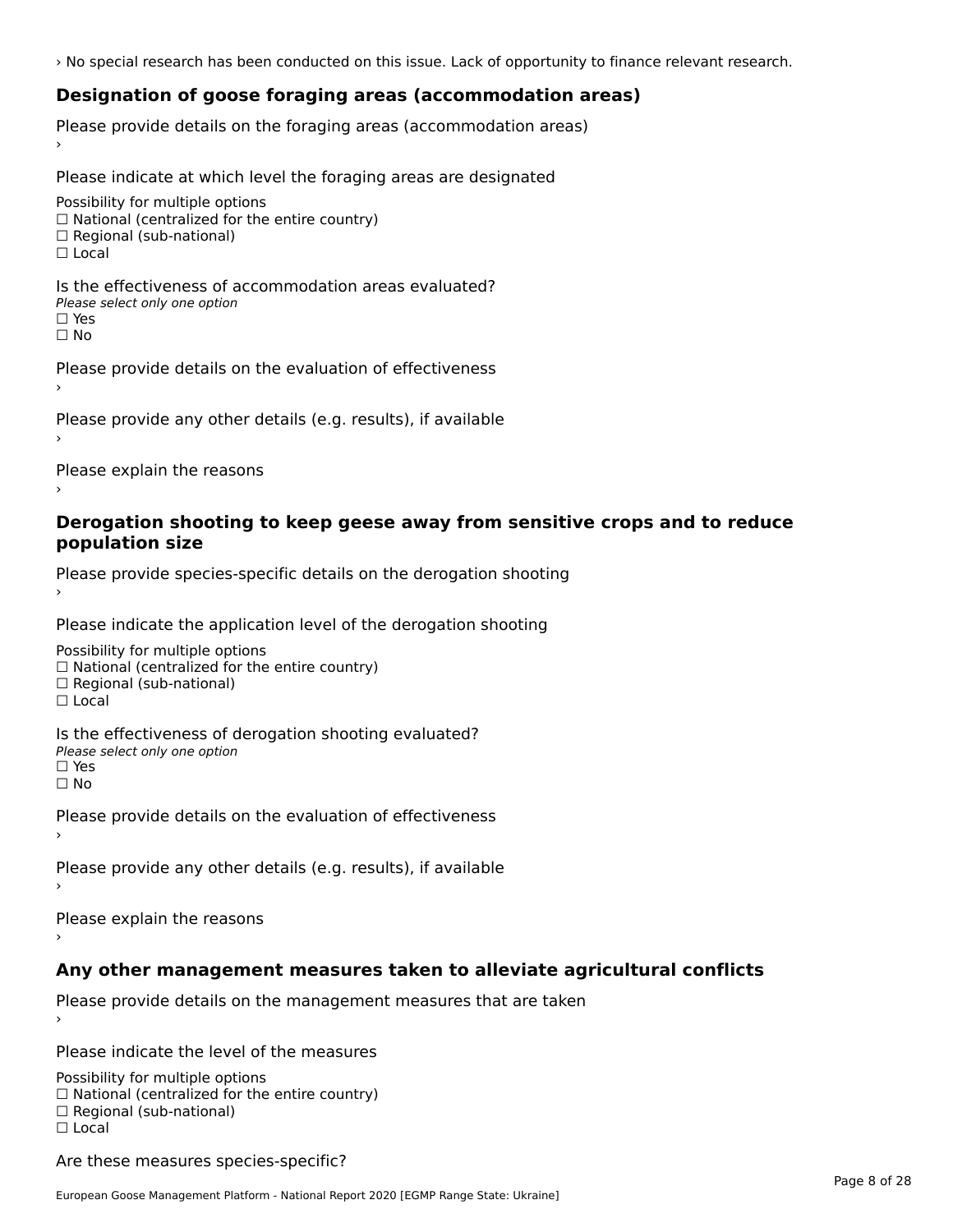Please select only one optionriease<br>□ Yes □ Yes<br>□ No

Please give details on the species-specific measures

Please provide brief details (attach file or provide weblink)

Please explain the reasons

Is the effectiveness of these measures evaluated?□ CITC CITCCLIVENC55 OF C<br>Please select only one option □ Yes<br>□ No

Please provide details on the evaluation of effectiveness

Please provide any other details (e.g. results), if available

Please explain the reasons

II.3. Has your country developed new or adjusted existing legislation to facilitate the implementation of

(TBG ISSMP; PfG ISSMP)

Please select only one option ☐ Yes

☐ The legislation has been reviewed and no need to adjust existing or develop new legislation has been identified ☑ No, but the development of new or adjustment of existing legislation is currently under political discussion ⊠ No, but the development of new or adjustment of existing legislation is currently under political discussion<br>□ No, but the development of new or adjustment of existing legislation is currently under technical discussion □ No, but the development of hew or adjustment of existing regislation is currently under technical discussion<br>□ The legislation has not been reviewed yet for any possible need of adjustment or development of new legislat

Please provide details on the new legislation or the adjustments to existing legislation and the issues uuurcoscu

Please attach the legislation

Please indicate if you have used the Guidance on Implementation of AHM through Domestic Legal Regulations (adopted at EGM IWG3)<br>Please select only one option *riease*<br>□ Yes ☐ No

Please explain what other guidance has been used instead

Please provide details

Is there an anticipated date to conclude considerations related to development or adjustment of legislation related to AHM within your country

› The timing of decisions and changes to the legislation is difficult to predict because of the persistently The timing of decisions and changes to a

Is there an anticipated date to conclude considerations related to development or adjustment of legislation related to Arm within your country

European Goose Management Platform - National Report 2020 [EGMP Range State: Ukraine]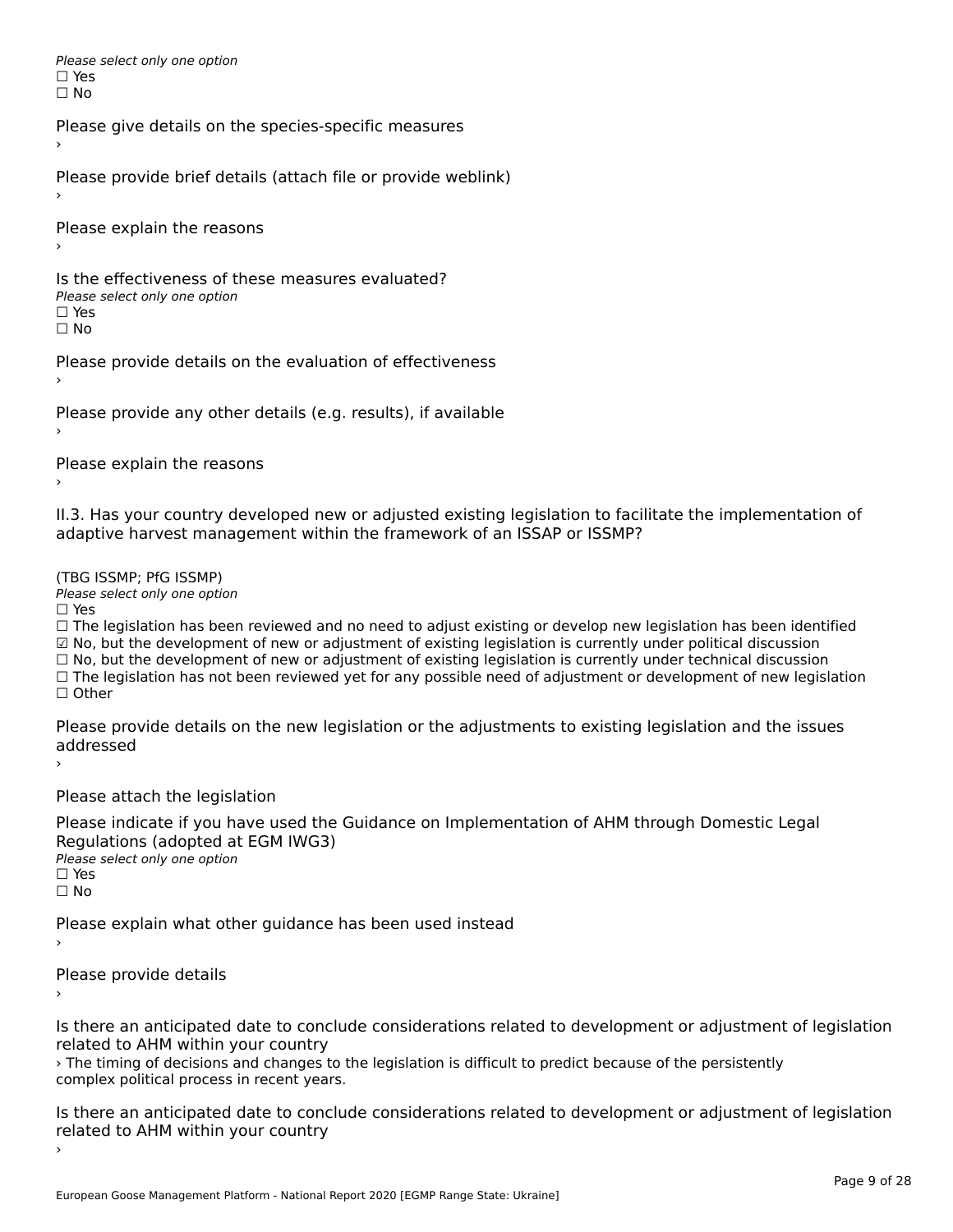Please explain the reasons ›

Please specify  $\rightarrow$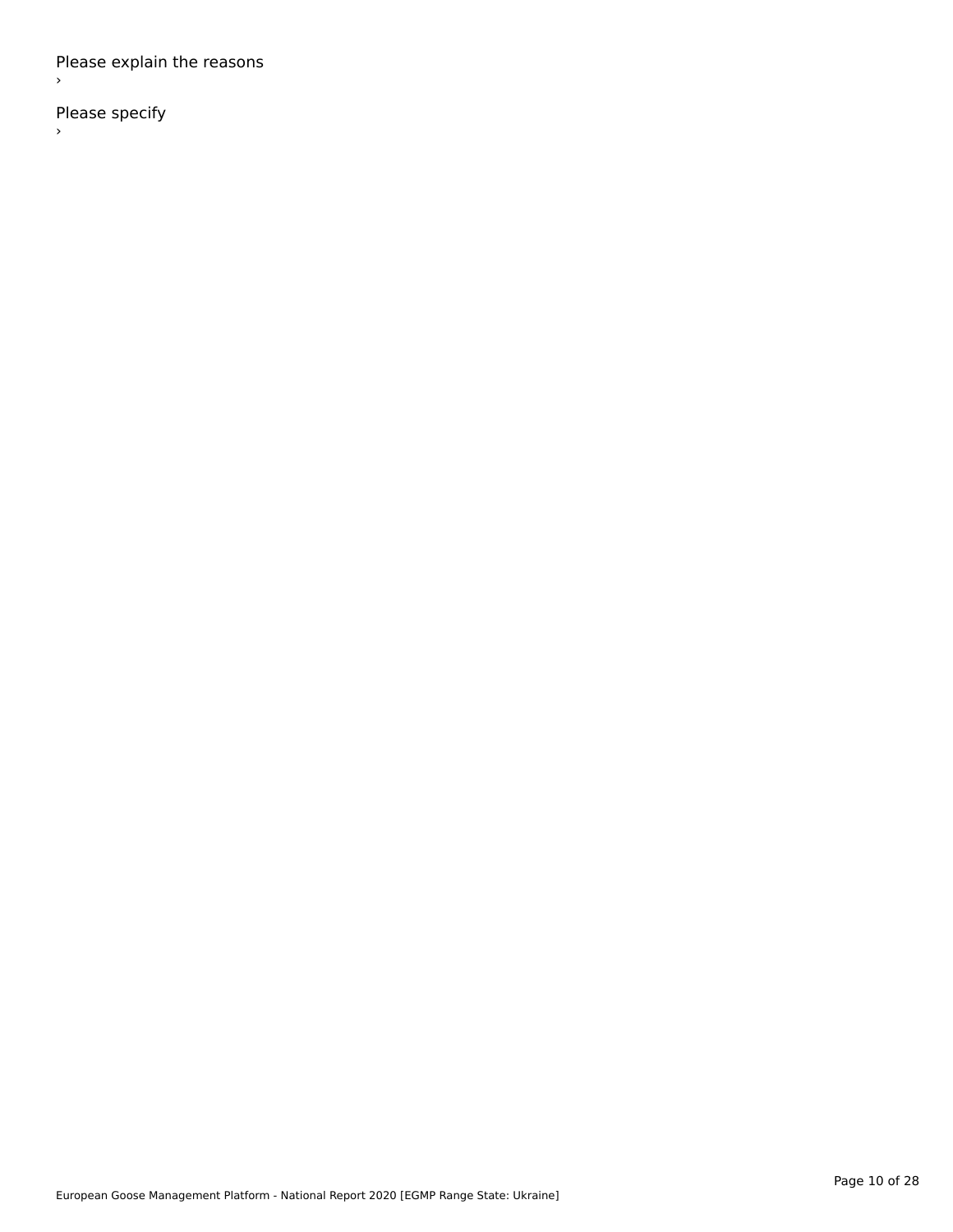# **III. Pink-footed Goose International Species Management Plan (PFG**III. FIIIN-IUULEU GUUSE IIILEI II**atiunai Species Management Fian (FTG**<br>ISMD)

# **Praticipating Range States: Belgium, Denmark, the Netherlands, Norway**

# **General Implementation**

III.1. Does your country have a national (centralized for the entire country), regional (sub-national) or local

(PfG ISMP, p. 29; Objective II+IV/6) Please select only one option *riease select only one option*<br>□ Yes, adopted and being implemented  $\Box$  res, adopted and being implemented<br> $\Box$  Yes, adopted but not being implemented  $\Box$  A plan(s) is/are being developed ☐ No

Please indicate the level of the plan

Possibility for multiple options rossibility for multiple options<br>□ National (centralized for the entire country) □ National (centralized io<br>□ Regional (sub-national) ☐ Local

#### **National management plan**

Please indicate the date of adoption

 **National** Management Plan

›

Please indicate by whom the plan was adopted

**National** Management Plan ›

Please provide details about the implementing agency

**National** Management Plan ›

Please provide a reference to the plan

**National** Management Plan ›

Please provide a main contact

**National** Management Plan ›

Does the management plan/s promote recreational uses such as tourism and hunting?

(PfG ISMP, p. 33, Objective II+IV/6) Please select only one optionPlease select only one option  $\square$  Yes ☐ No

Please provide more details on the activities

Please indicate the economic, cultural and other value of the recreational activities at national level

Please explain the reasons

# **Regional management plan**

In case of various management plans, please upload a document or table listing all the management plans, $\frac{1}{2}$  case of various management plans, please uploa including the details required in the sections below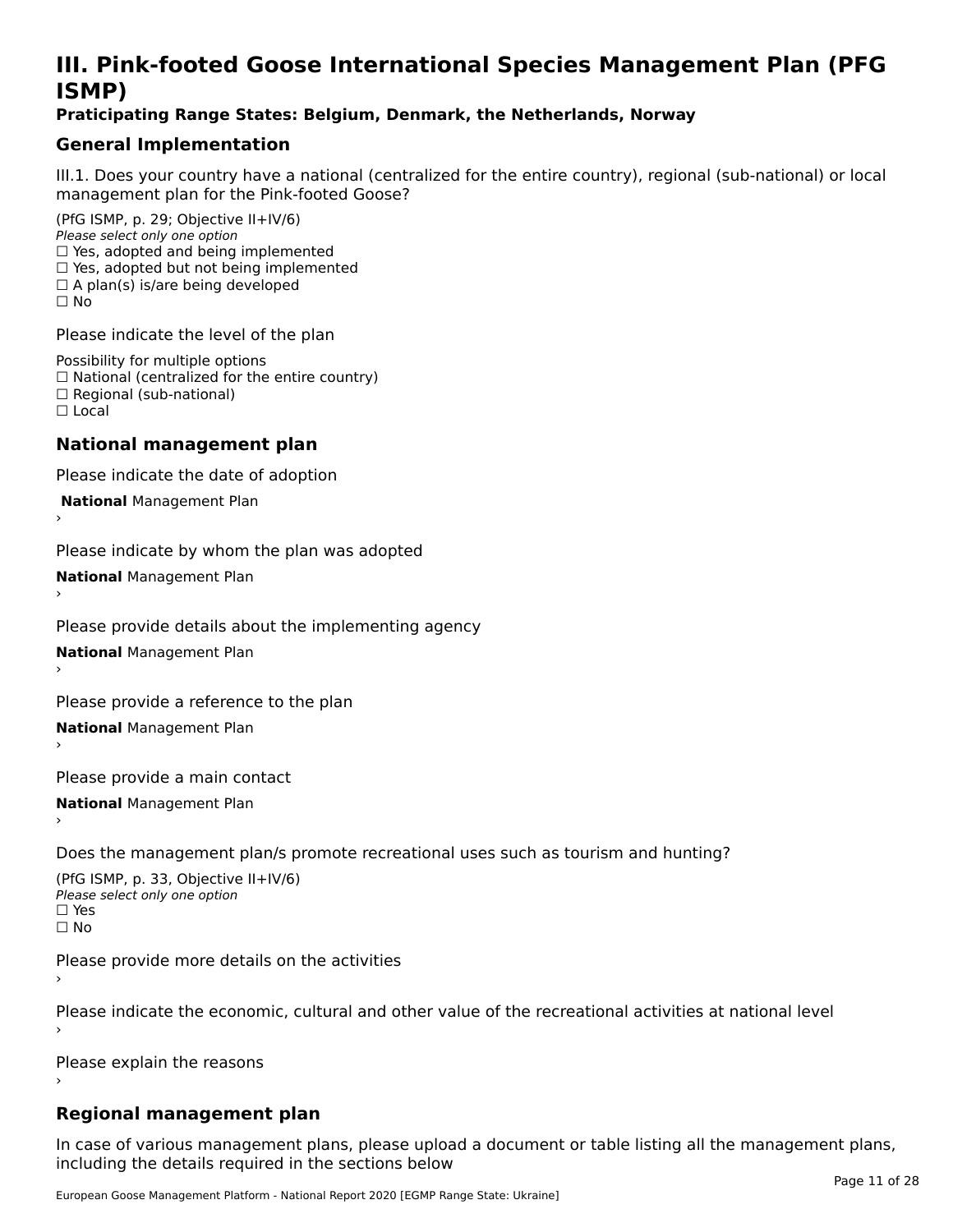Please indicate the region the plan encompasses **Regional** Management Plan

Please indicate the date of adoption **Regional** Management Plan ›

Please indicate by whom the plan was adopted

**Regional** Management Plan

›

Please provide details about the implementing agency

**Regional** Management Plan

Please provide a reference to the plan

**Regional** Management Plan

Please provide a main contact

**Regional** Management Plan

Does the management plan promote recreational uses such as tourism and hunting?

(PfG ISMP, p. 33,Objective II+IV/6) ∩∩ וויוכו פון<br>Please select only one option<br>□ Yes □ Yes<br>□ No

Please provide more details on the activities

Please indicate the economic, cultural and other value of the recreational activities at regional level

Please explain the reasons ›

# **Local management plan**

In case of various management plans, please upload a document or table listing all the management plans, In case of various management plans, please uploa<br>including the details required in the sections below

Please indicate the area the plan encompasses

**Local** Management Plan

Please indicate the date of adoption

**Local** Management Plan›

Please indicate by whom the plan was adopted

**Local** Management Plan

Please provide details about the implementing agency

**Local** Management Plan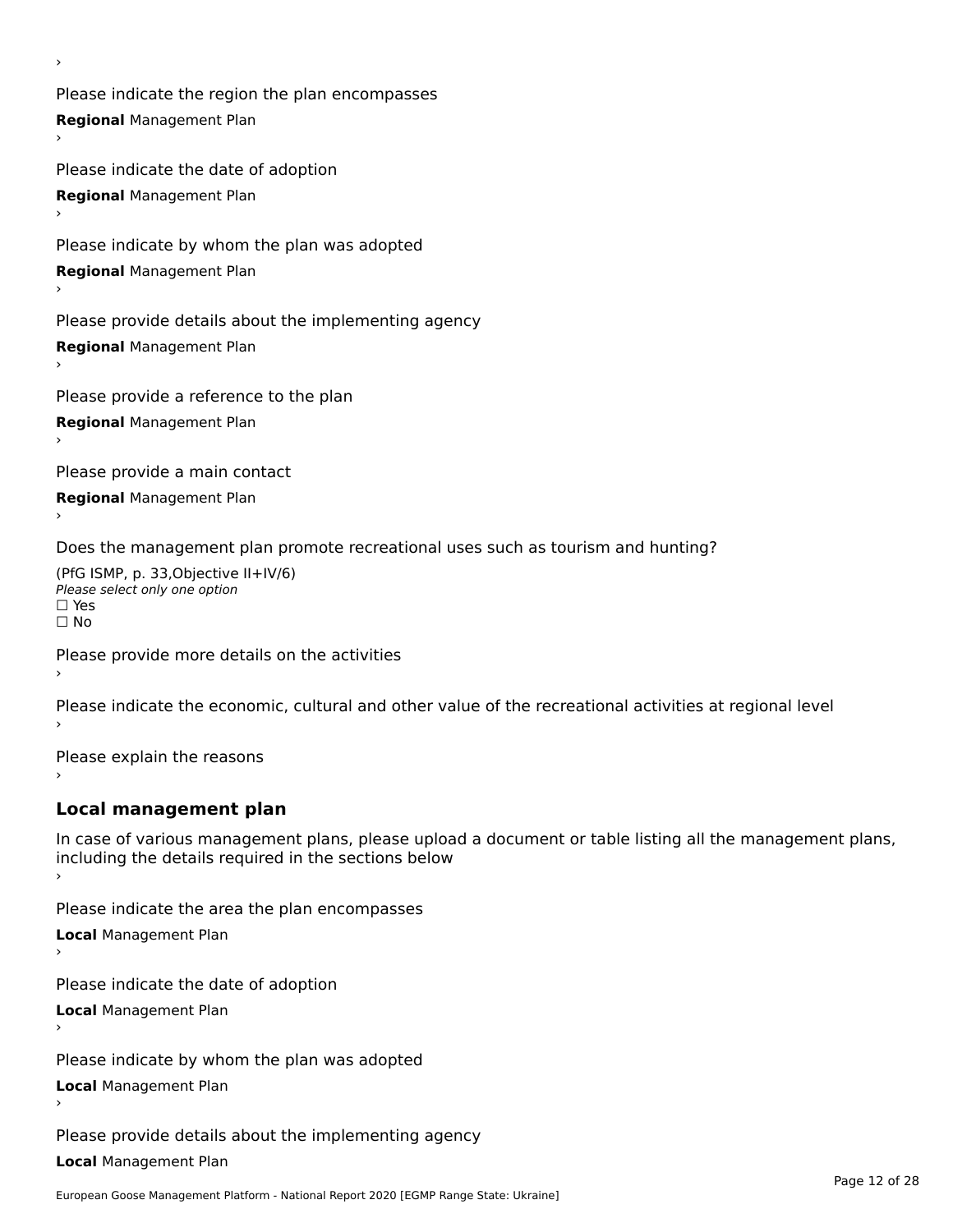Please provide a reference to the plan **Local** Management Plan

Please provide a main contact

**Local** Management Plan

›

Does the management plan promote recreational uses such as tourism and hunting?

(PfG ISMP, p. 33, Objective II+IV/6) Please select only one option☐ Yes☐ No

Please provide more details on the activities

Please indicate the economic, cultural and other value of the recreational activities at local level

Please explain the reasons ›

Please indicate the level of the plan ∩ease marcate the lever of the plan<br>□ National (centralized for the entire country) □ National (centralized io<br>□ Regional (sub-national) ☐ Local

#### **National management plan**

Please indicate the date of adoption National management plan

Please indicate by whom the plan was adopted National management plan ›

Please provide details about the implementing agency

National management plan

Please provide a reference to the plan

National management plan

Please provide a main contact

National management plan

# **Regional management plan**

Please indicate the region the plan encompasses Regional management plan

Please indicate the date of adoption

Regional management plan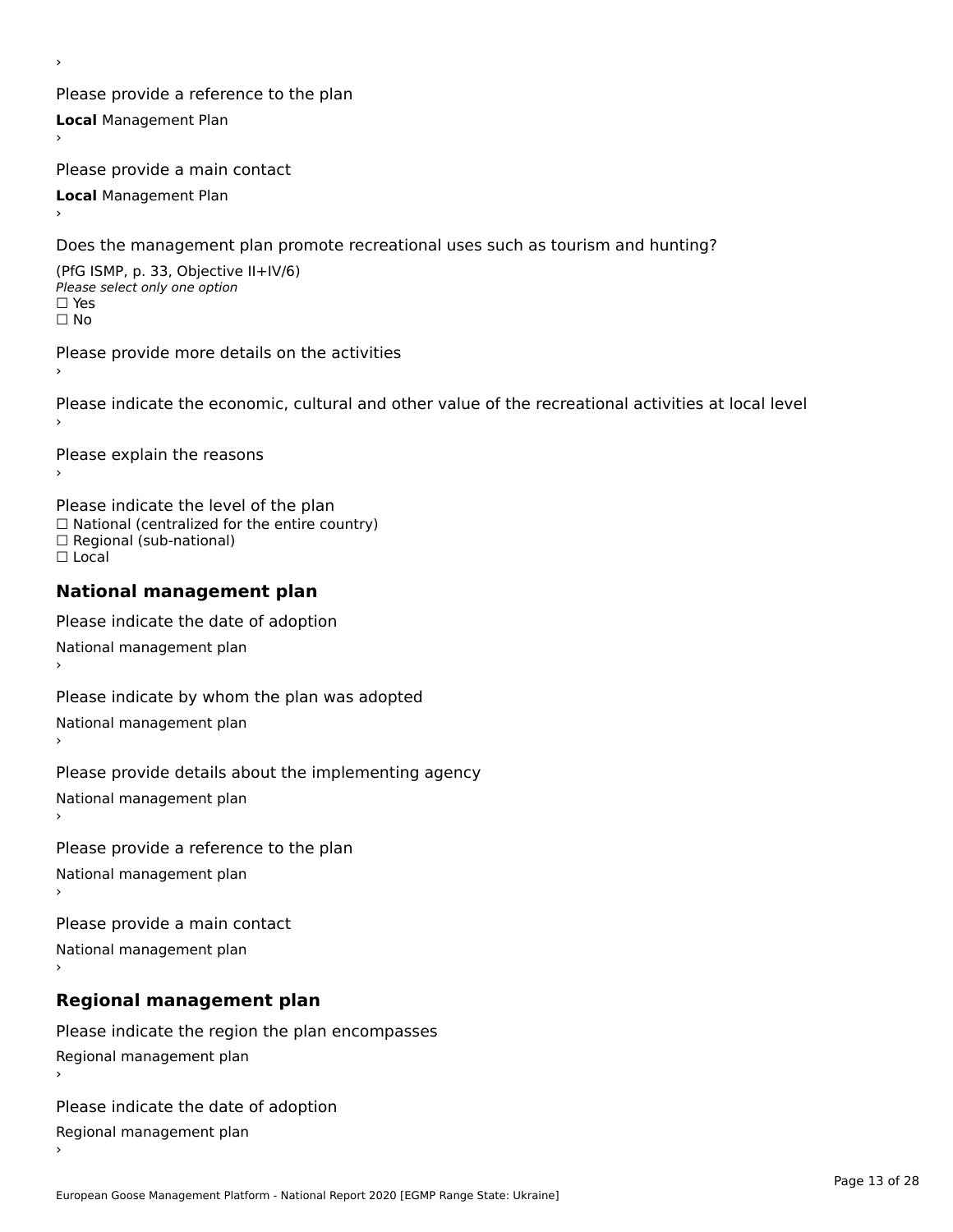```
Please indicate by whom the plan was adopted Regional management plan
Please provide details about the implementing agency Regional management plan
Please provide a reference to the plan Regional management plan
Please provide a main contact Regional management plan
Local management plan
Please indicate the area the plan encompasses Local management plan›Please indicate the date of adoption Local management plan١,
Please indicate by whom the plan was adopted Local management plan›Please provide details about the implementing agency Local management planا<br>ا
Please provide a reference to the plan Local management plan›Please provide a main contact Local management planا<br>ا
In case of various management plans, please upload a document or table listing all the management plans,in case or various management plans, please upload
including the details required in the sections above
Are the management plan/s promoting recreational uses such as tourism and hunting?
```

```
(PfG ISMP, p. 33, Objective II+IV/6)
Please select only one option☐ Yes☐ No
```
Please provide more details on the planned activities

Please explain the reasons›

Please indicate why the plan is not being implemented›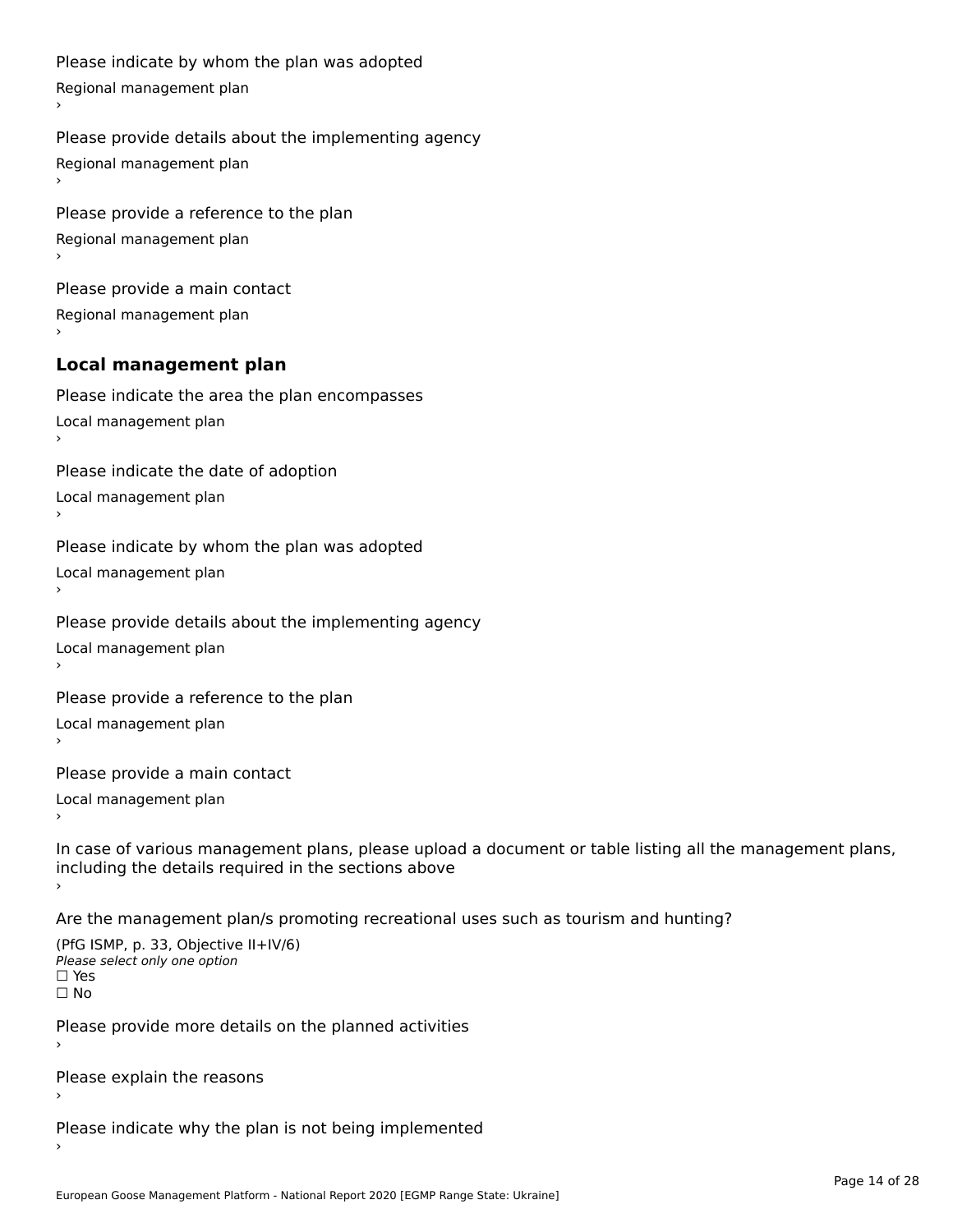Please indicate the timeline for the finalization of the plan

Please indicate when it is expected to be adopted

Please indicate the level of the plan(s) (National, regional, local)

Please explain the reasons

Field for additional information on management plan/s (optional)

III.2. Has your country established a working group to support the implementation of the PfG ISMP?

(PfG ISMP, p. 29, Objective  $I+II+II+IV/1$ ) Please select only one option □ Yes, a working group has been established □ Tes, a working group has been established<br>□ The establishment of a working group is under consideration

Please indicate the type of working group that has been established

Possibility for multiple options ™assibility for multiple options<br>□ National (centralized for the entire country) □ National (centralized io<br>□ Regional (sub-national)  $\Box$  Local

#### **National working group**

›

Please indicate the date of establishment

Please list the working group members and coordinator ›

Please provide details about the functions of the working group ›

Please provide a main contact ›

**Regional working group**

In case of multiple regional working groups, please upload a document or table listing all the working In case of multiple regional working groups, please upload a<br>groups, including the details required in the sections below

Please indicate the region the working group services ›

Please indicate the date of establishment ›

Please list the working group members and coordinator ›

Please provide details about the functions of the working group ›

Please provide a main contact ›

# **Local working group**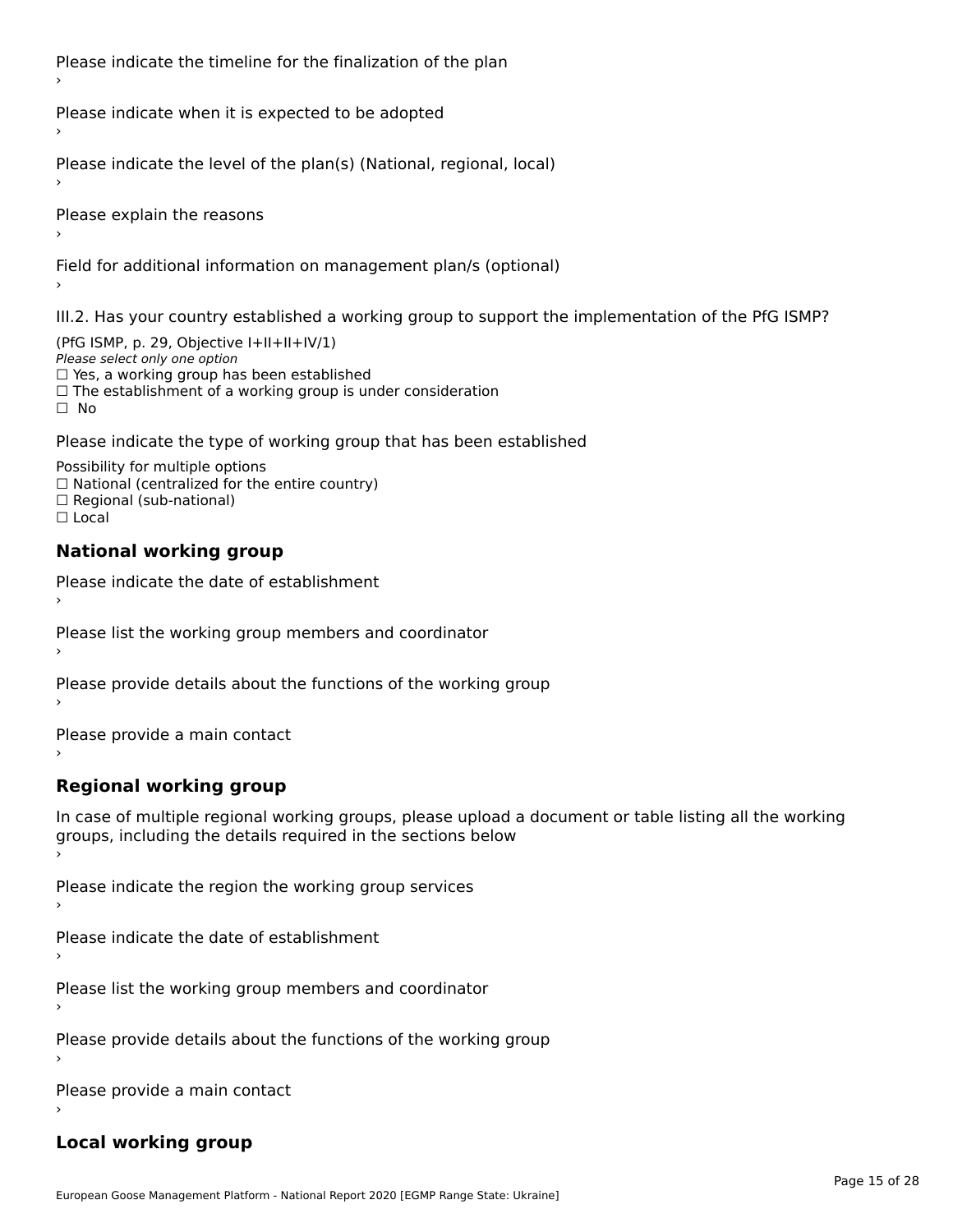In case of multiple local working groups, please upload a document or table listing all the working groups, including the details require in the sections above

Please indicate the area the working group services ›

Please indicate the date of establishment ›

Please list the working group members and coordinator

›

Please provide details about the functions of the working group ›

Please provide a main contact ›

Please indicate by when a decision on the establishment will be taken

Please indicate which existing structure or capacity is responsible for the implementation of the PfG ISMP instead ›

Field for additional information on working group (optional)

### **Objective I. Maintain a sustainable and stable Pink-footed Goose population and its range**range

III.3. Have key sites for the Pink-footed Goose been identified in your country?

(PfG ISMP, p. 32, Objective I/4)Please select only one option ☐ Yes☐ No

Please upload an Excel table and include specific information for each site on the following items

- $1 \quad \alpha$
- 2 Site
- 2 Site<br>3 Size (ha)

د حدد una<br>4 Location (decimal geographic coordinates; and separately upload a map indicating roost and main foraging areas 4 Location<br>if possible)

- 5 Main habitat types
- 6 Has this site been afforded appropriate designation status at international levels (e.g. Ramsar site, SPA, etc.)? 6. Bestweetter status
- 6a Designation status<br>6b Date of designation
- 
- 6c Any other relevant information
- 7 Has this site been afforded appropriate protected area status at national levels? 7a Designation status
- 7a Designation status<br>7b Date of designation
- 
- 7c Any other relevant information
- 8 Does a management plan exist that address the conservation requirements of pink-footed geese?
- 8a Provide brief details e.g. about the hunting regulations and other management regimes ›

Please explain the reasons

III.4. Are measures being taken to restore and/or rehabilitate Pink-footed Geese roosting and/or feeding habitats?

 $(PCI GMP, p. 33, Qb)$  is the I+II/7) Possibility for multiple optionsPossibility for multiple options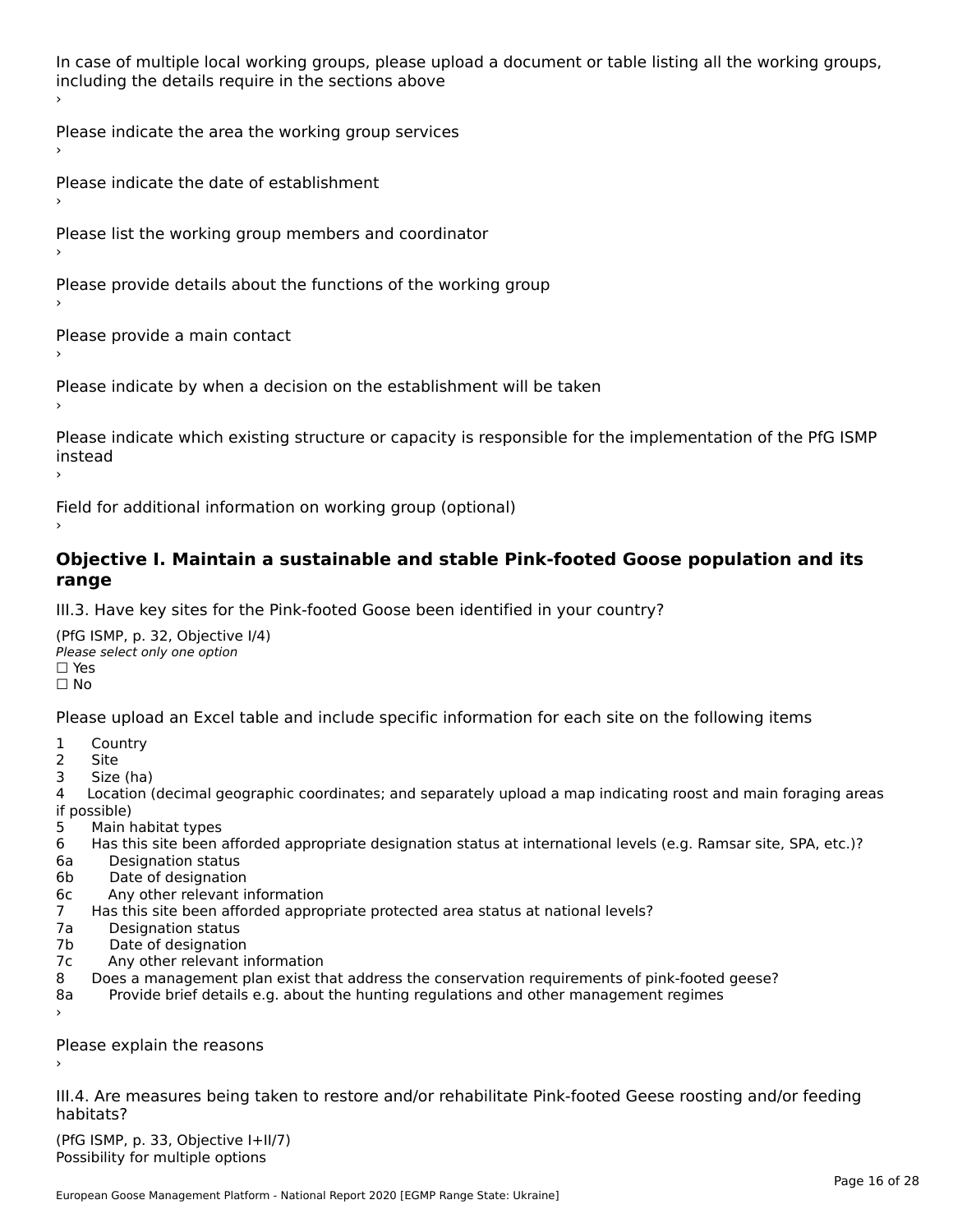☐ In staging areas □ in staging areas<br>□ In the wintering areas ☐ Not relevant

# **In the staging areas**

```
Please provide brief details, listing sites and measures ›
```
#### **In the wintering areas**

Please provide brief details, listing sites and measures ›

Please explain the reasons

III.5. Has a programme for prevention of Pink-footed Goose breeding on mainland been developed and implemented in your country?

(PfG ISMP, p. 31, Objective I+II+II/2)

**[only for Norway]**

Please select only one option riease select only one option<br>□ Yes, the programme is being implemented

 $\Box$  ies, the programme is being implemented to date  $\Box$  Yes, but the programme is not being implemented to date

 $\Box$  No, but a programme is under development

Please provide information on measures taken to date

Please provide results, if available

Please provide brief details on the measures and timeline of the programme

Please explain why it has not been implemented

Please provide brief details and expected date of enacting it

Please provide details on any other relevant activities undertaken, if any›

**Keep agricultural conflicts to an acceptable level**

III.6. Are agricultural conflicts related to Pink-footed Geese (e.g. crop damage) currently at an acceptable

```
(PfG ISMP, p. 33, Objective II (4+5))
Please select only one option
☐ Yes☐ No
```
Please indicate how these conflicts are being addressed

Please indicate how these conflicts are being addressed›

Please provide further details, as necessary ›

# **Objective III. Avoid increase in tundra vegetation degradation on the breeding range**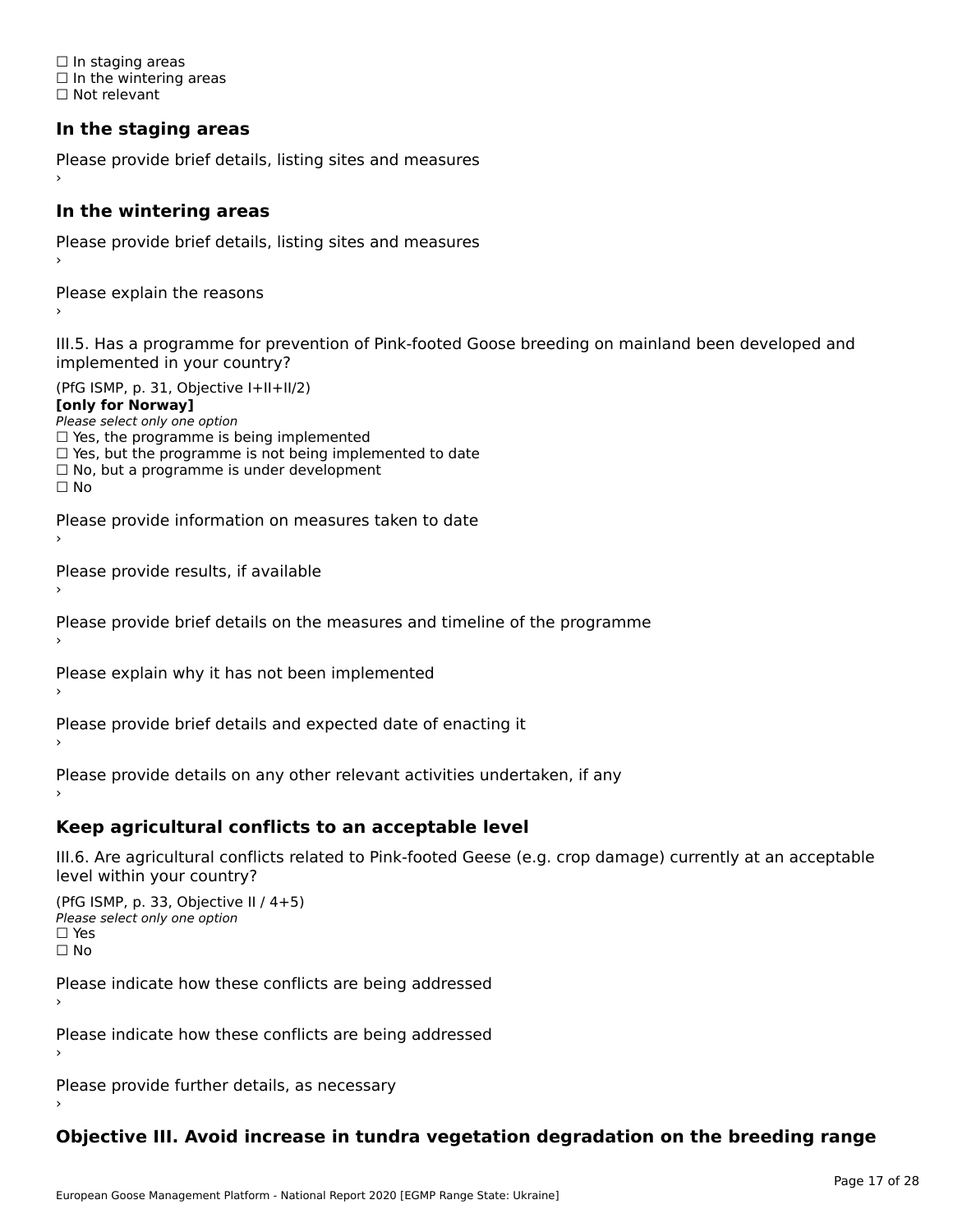III.7. Is the extent of arctic tundra degradation on Svalbard caused by the Pink-footed Goose monitored?

(PfG ISMP, p. 33-34, Objective III /8) **[only for Norway] Please select only one option** □ Yes<br>□ No

Please provide details on the type of monitoring activities (who is conducting them and how they are riease prov ›

Is there an increase in the level of degradation of the arctic tundra? □ CitCre dir increduce in c<br>Please select only one option □ Yes<br>□ No

Please provide any results or evidence

Please provide any results or evidence

Please explain the reasons

›

### **Objective IV. Allow for recreational use that does not jeopardize the population**

III.8. Does your country promote and/or implement (in the past three years) any national or regional (sub $m.6.198$  your country promove and/or miplement (in the past time years) any national or

(PfG ISMP, p. 31, Objective VI/3) **[only Norway and Denmark]** Possibility for multiple options ☐ Wise use hunting practices  $\Box$  wise use numing practices<br> $\Box$  Best practices to reduce crippling rates □ Best practices to reduce crippinig rates<br>□ Self-organization and coordination of local hunting □ Sen-organization and coordination or local nunting<br>□ No campaigns, programmes or activities have been implemented

# **Wise use hunting practices**

Please provide brief details (attach files or provide web links, if available) ›

# **Best practices to reduce crippling rates**

Please provide brief details (attach files or provide web links, if available)

# **Self-organization and coordination of local hunting**

Please provide brief details (attach files or provide web links, if available)

Please explain the reasons

### **Optionally, please provide any other information related to the implementation of the PfG ISMP**

Please provide further information here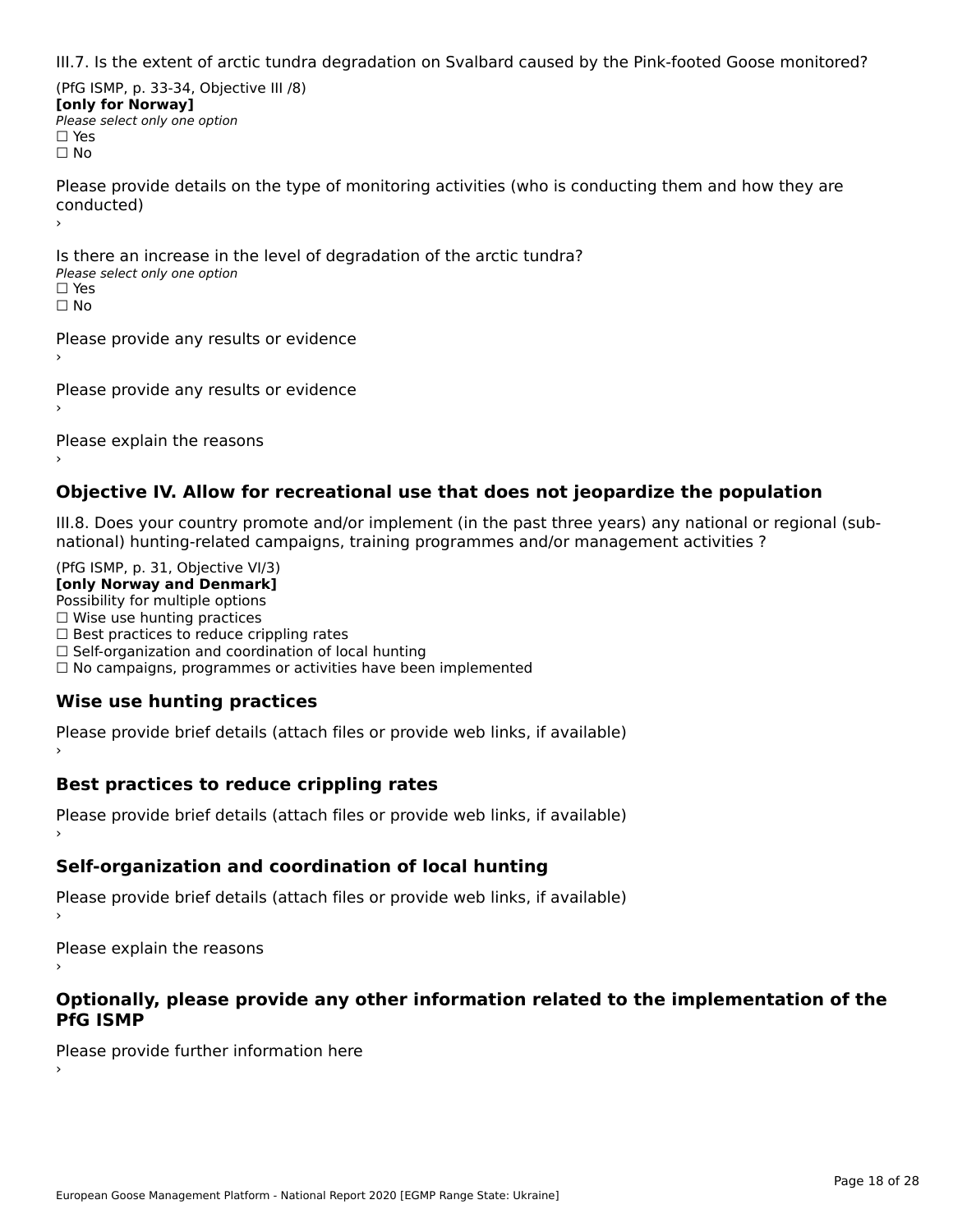#### **IV. Sub-section A: Taiga Bean Goose International Single Species Action Plan (TBG ISSAP) - Eastern 1 Management UnitAction Plan (TBG ISSAP) - Eastern 1 Management Unit**

Participating Range States**: Belarus, Estonia, Germany, Latvia, Ukraine** 

# **Objective 1. Increase survival rate of adults**

# **Result 1.1 Legal harvest does not jeopardize an increase of adult survival rates**

IV.1. Has your country developed and adopted legislation for the closure of hunting of TBG to allow for TBG to pass before goose hunting is opened?

(activity 1.1.1.1 Workplan for the implementation of non-AHM related actions (2018-2020) agreed at the 3rd EGM IWG meeting in Leeuwarden, the Netherlands in June 2018)

#### **[all Participating Range States]**

**Lan Tarticipating Range**<br>Please select only one option

Prease select only one option<br>☑ Yes, developed and adopted

 $\Box$  ies, developed but not adopted

Please describe what legislation has been developed

› Spring hunting is prohibited in Ukraine, allowing Taiga Bean Goose to migrate freely. During spring migratory period 2-12 thousand TBG migrate through the northern part of Ukraine.

During autumn migration and wintering, TBG occurs in small number in mixed flocks. Number of birds obtained during the fall season is low.

These measures allow TBG to pass before goose hunting season.

The State Forestry Agency developed the Instruction on the inventory of harvested game. Instructions will<br>The State Forestry Agency developed the Instruction on the inventory of harvested game. Instructions will ime state rolestly Agency developed the instruction on the inventory of harvested game. Instructions will improve the quality of the data about the results of hunting. Due to the adoption of the new Instruction, an appropriate information campaign and trainings will be held.

Please indicate when it was adopted

I case indicate when it was adopted<br>> The decision to ban spring hunting was adopted on April 20, 2004, when the Parliament adopted the Law No. 1695-IV "On Amendments to the Law of Ukraine" On Hunting Economy and Shooting".

To 33-TV TON AMENUMENTS to the Law of Oxfanie TON Hunting Economy and Shooting.<br>The timing of adoption of the Instruction on the inventory of harvested game is difficult to predict because of the persistently complex political process in recent years.

### Please indicate how the legislation is enforced

› The control over the implementation of legislation in the field of hunting is carried out by the territorial authorities of the State Forestry Agency, the State Ecological Inspection, the Ukrainian Society of Hunters and additiontles of the state rolestly Agency, the state Ecological Inspection, the Oxfamilan Society of Hunters<br>Fishermen, users and owners of hunting lands, inspectors of the State Service for the Protection of Nature Reserve Fund.

Please describe what legislation has been developed

Please indicate the timeframe when the legislation is expected to be adopted

Please explain the reasons

#### **IV.2. Please indicate how you are improving the knowledge of the occurrence of TBG on sub-species level in your country**on sub-species level in your country

on sub-species fever in your country<br>(activity 1.1.1.2 Workplan for the implementation of non-AHM related actions (2018-2020) agreed at the **Brd EGM IWG meeting in Leeuwarden, the Netherlands in June 2018)** 

#### [all Participating Range States]

IV.2.1. Ensuring national monitoring at all known key sites ™ Ensuring nutional<br>Please select only one option **⊠** Yes ☐ No

Please describe the activities undertaken › Unfortunately, there is no special national monitoring system. Monitoring are carried out in Protected Areas by their staff within the framework of the Program of the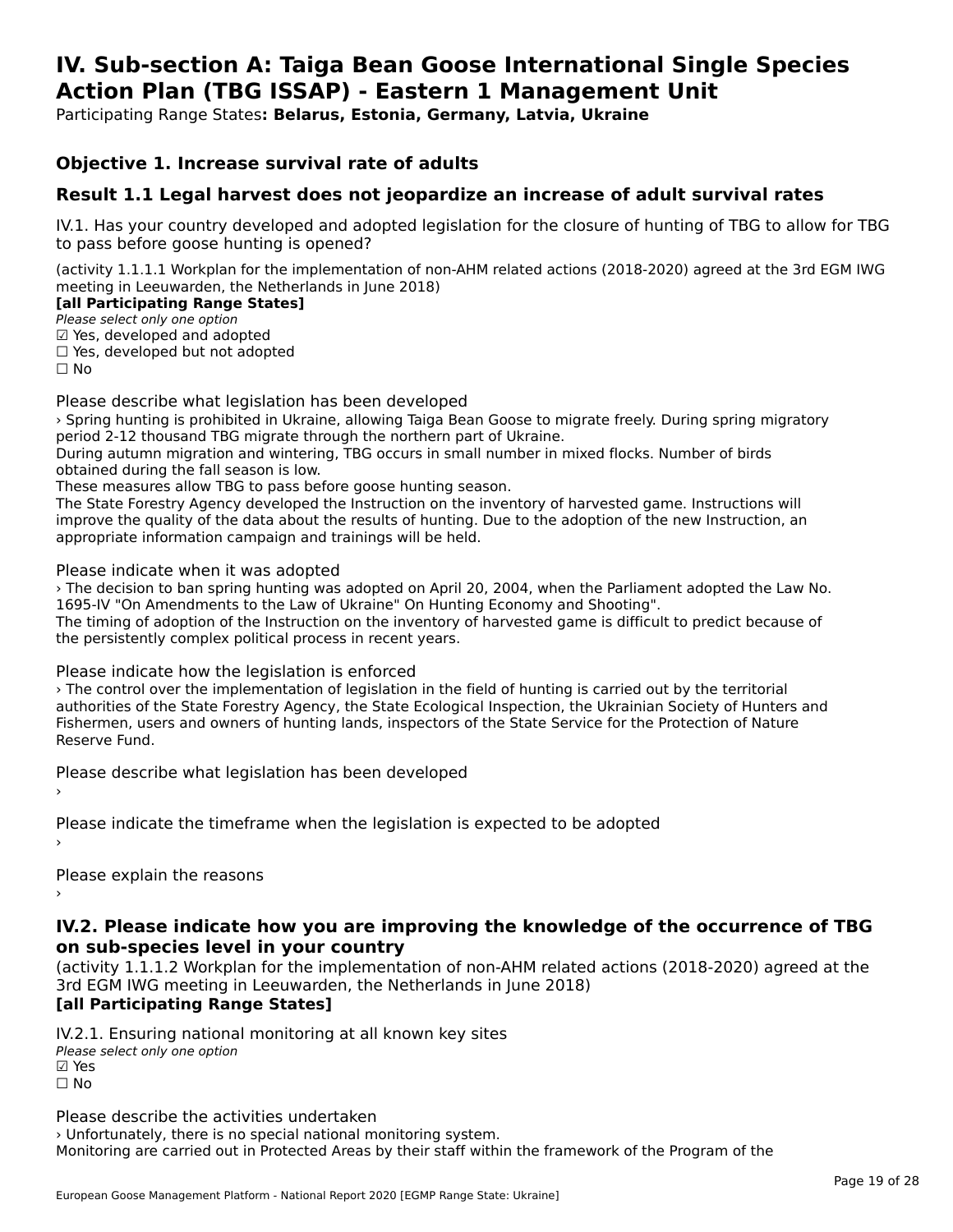Chronicle of Nature, scientific organizations, and within the framework of IWC.

Please list the key sites where monitoring activities are being undertaken › During 2018-2019 years the counts of Bean Goose are conducted: in Danube Biosphere Reserve, Black Sea Biosphere Reserve, National Natural Parks Tuzlovsky Liman, In Bandbe Blosphere Reserve, Black Sea Blosphere Reserv<br>Priazovsky, Meotida located in the Azov-Black Sea region; Phazovsky, Meotiua located in the Azov-Black Sea Teglon,<br>and National Natural Parks Shatskii, Pripyat-Stokhid, Mezinsky, Desniansky-Starogutsky, nature reserves of Galytskyi National Natural Park in western region of Ukraine.Galytskyi National Natural Park in western region of Ukraine.

Please provide relevant documents or weblinks

Please explain the reasons

›

IV.2.2. Providing identification training to people carrying out the monitoring activities TWEIL: THOMAING REFILITION<br>Please select only one option  $\boxtimes$  Yes ☐ No

Please describe the activities undertaken

› An educational illustrated materials were prepared by Vasyl Kostyushyn.

The Ministry together with the State Forestry Agency repeatedly shared the educational materials to the main The ministry together with the state rorestry Agency repeated<br>hunting organizations and administrations of protected areas.

Taiga and Tundra Bean Goose Identification Guide prepared by Mikko Alhainen is translated and shared through the Ministry website https://menr.gov.ua/news/35136.html and Facebook.

Please provide relevant identification materials or weblinks, if available › https://menr.gov.ua/news/35136.html

You have attached the following documents to this answer.

[Анкета\\_\\_иллюстрации.pdf](http://aewa-ort.ort-production.linode.unep-wcmc.org/answers/2657905/documents/1574)

Please explain the reasons

IV.2.3. Providing equipment to people carrying out the monitoring activities rv.2.5. I roviding equipm<br>Please select only one option ☐ Yes☑ No

Please describe the activities undertaken›

Please provide relevant documents or weblinks

Please explain the reasons

IV.2.4. Carrying out a satellite/GPS tagging project on TBG in the wintering/staging areas rv.2.4. Carrying out a sc<br>Please select only one option ☐ Yes

☑ No

Please describe the activities undertaken›

Please provide relevant documents or weblinks

Please explain the reasons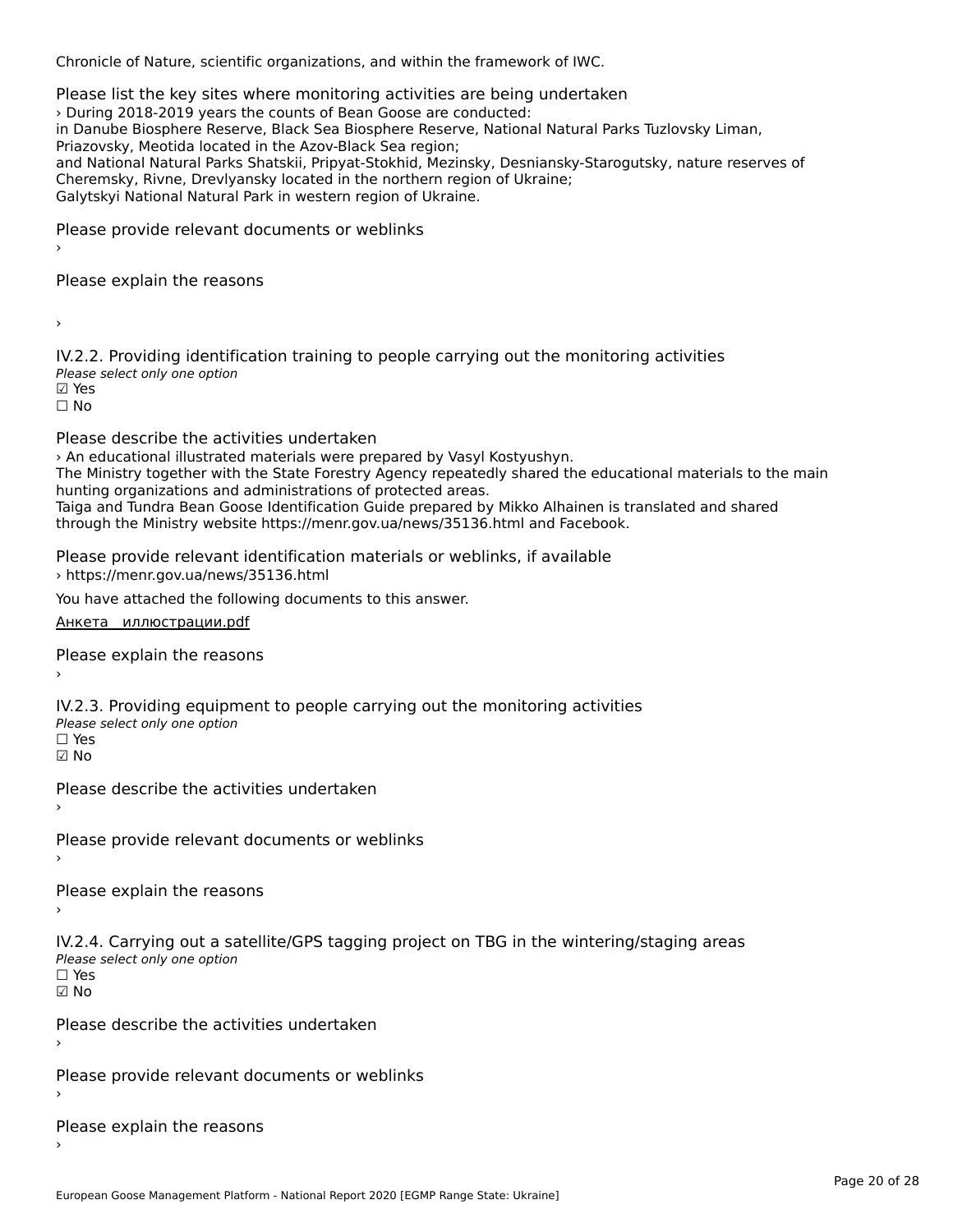IV.2.5. Any other relevant activities Please select only one option ☐ Yes☑ No

Please describe the activities undertaken›

Please provide relevant documents or weblinks

# **Result 1.2 Illegal harvest is reduced to non-significant levels**

IV.3. Does your country implement an awareness-raising campaign for hunters to complement necessary legislation changes?

(activity 1.2.2.1 Workplan for the implementation of non-AHM related actions (2018-2020) agreed at the 3rd EGM IWG meeting in Leeuwarden, the Netherlands in June 2018)

**[Only for Belarus and Ukraine]**

**Please select only one option** 

*riease select only one option*<br>മ Yes, an awareness-raising campaign is being implemented

⊠ Tes, an awareness-raising campaign is being implemented<br>□ No, but an awareness-raising campaign is under development

☐ No

Please indicate who is involved in the implementation (e.g. national NGOs, research institutes, etc.) › The staff of forestry and hunters organisations and Protected Areas administrations.

Please provide brief details about the activities that are being implemented ricuse provide brief details about the activities that are being implemented<br>> The educational illustrated materials and related instructions were widely distributed among the target

Partially information is distributed through social media.

Please provide a weblink or upload more information on the campaign

Does the campaign include guidance on identification of grey geese? Please select only one option

☐ Yes☑ No

You have attached the following documents to this answer.

### днкета иллюстрации.pdf

Please upload identification guides and provide weblinks

Please provide further information, if available

Please explain the reasons

Please indicate who is in charge of developing the campaigns

Please provide information on when the development is expected to be finalized

Please indicate when the implementation of the campaign is envisaged to start

Please provide reasons why an awareness-raising campaign is not in place

IV.4. Has special publication on the occurrence of the Taiga Bean Goose been produced and disseminated? (activity 1.2.2.2 Workplan for the implementation of non-AHM related actions (2018-2020) agreed at the 3rd EGM IWG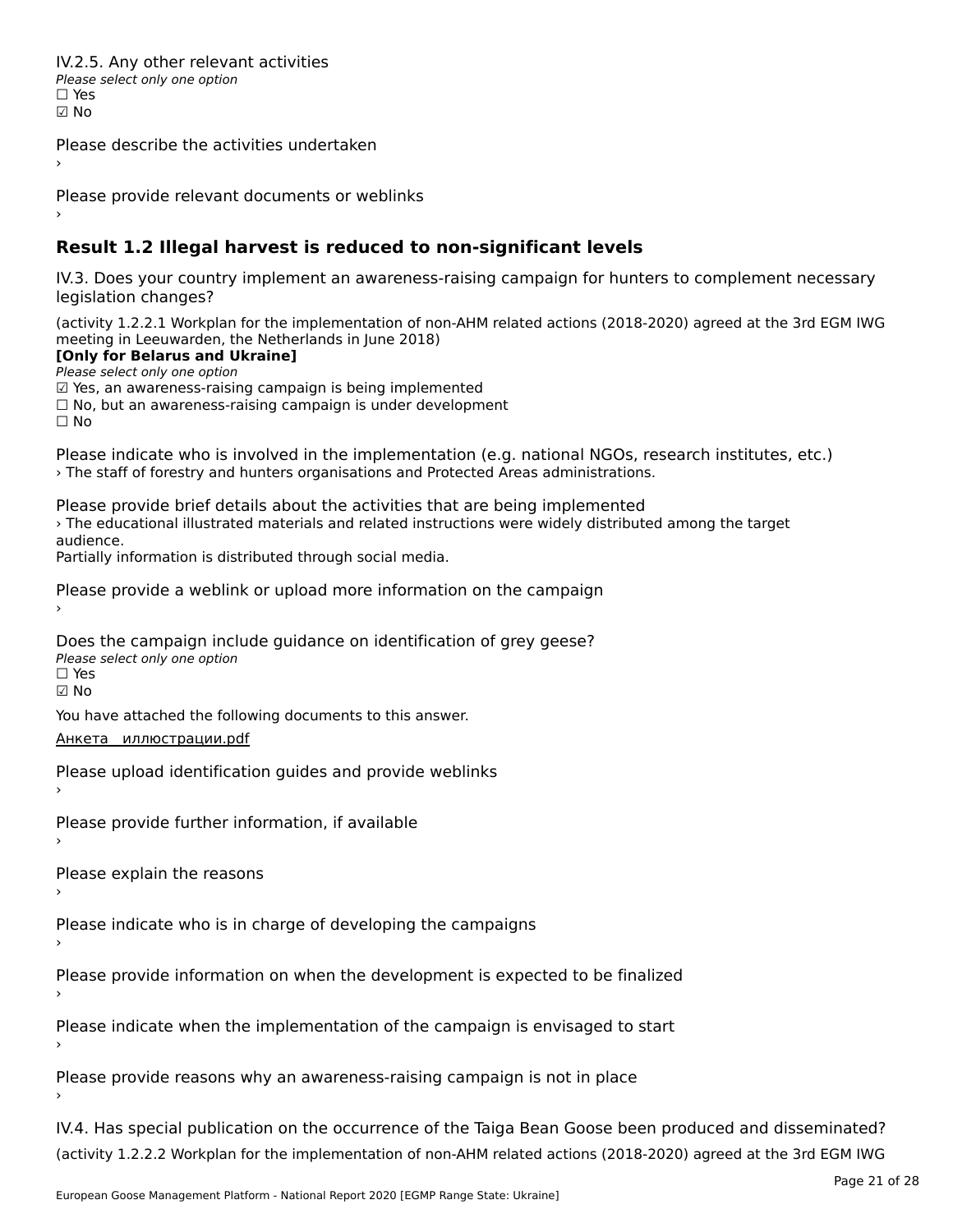meeting in Leeuwarden, the Netherlands in June 2018) **[Only for Ukraine] LOTTLY TOT ONTAILLET**<br>Please select only one option *Please select only one option*<br>□ Yes produced and disseminated □ Tes produced and dissemmate<br>□ Yes, currently being produced ☑ No

Please provide details on dissemination, upload publication or provide weblink

Please provide details on the timeframe

Please indicate who is in charge of producing the publication

Please provide details on the dissemination plans

Please explain the reasons riedse explain the reasons<br>> An article with a review of the results of studies on the migration of geeses through the territory of Ukraine was published in 2009.<br>The new publication on the occurrence of the Taiga Bean Goose is under preparation.

# **Other objectives and results as decided by the EGM IWG**

#### **Reducing Taiga Bean Goose crippling**

IV.5. Have you undertaken any activities to reduce TBG crippling rates?

(activity agreed at the 1st EGM IWG meeting in Kristianstad, Sweden in December 2016)

**[all Participating Range States] Lan T articipating Range**<br>Please select only one option

□ Yes<br>□ No

☑ Not applicable

Please provide details on the activities

Please explain the reasons

Please explain the reasons

### **Raising identification skills and awareness amongst hunters**

IV.6. Have training programmes to develop identification skills amongst hunters been organized by national hunting associations?

(activity agreed at the 1st EGM IWG meeting in Kristianstad, Sweden in December 2016) **[all Participating Range States]**

[all Participating Range States] **Please select only one option** ☑ No

☐ Not applicable

Please provide more information on the training programmes

Have the training programmes been developed in cooperation with BirdLife partners and other riave the training pro<br>conservation NGOs? Please select only one option☐ Yes☐ No

Please provide a list of cooperating partners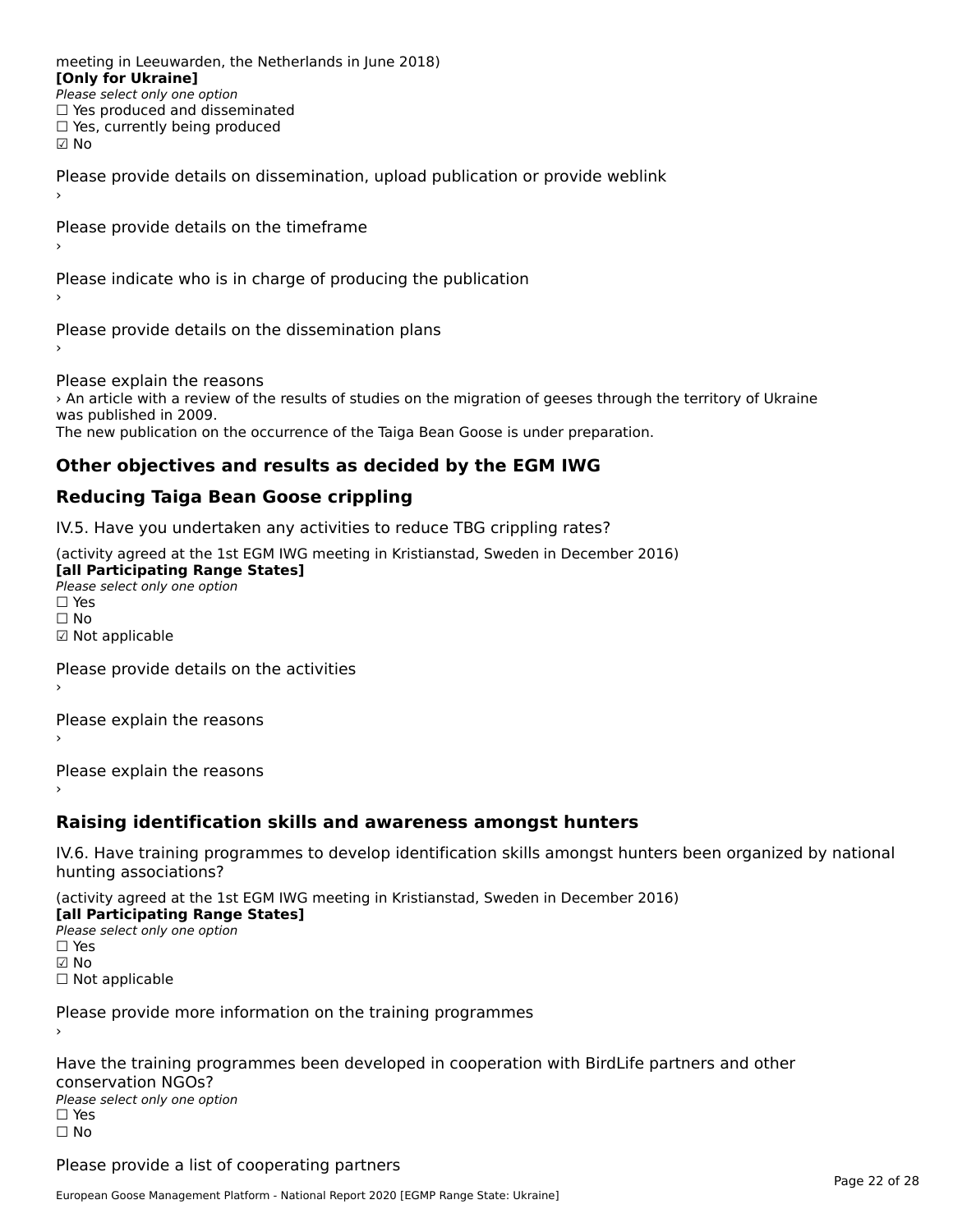Please provide more information of detailed activities with partners

Please upload any relevant materials

Please provide weblinks

›

 $\,$ 

Please explain the reasons

Please explain the reasons

Please explain the reasons

### **Optionally, please provide any other information related to the implementation of the TBG ISSAP**

Please provide information here  $\,$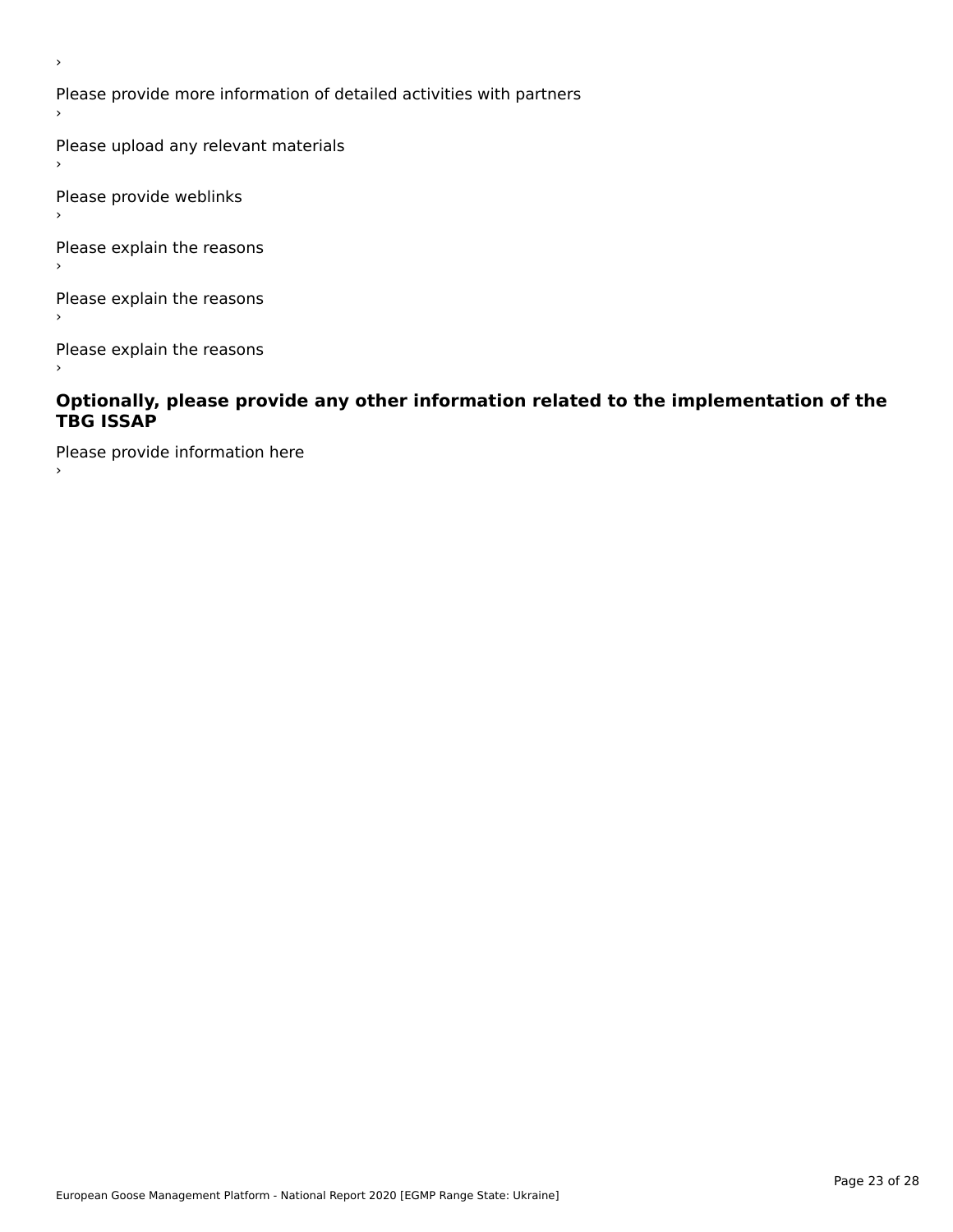# **V. Sub-section B: Taiga Bean Goose International Single SpeciesAction Plan (TBG ISSAP) - Western and Central Management Units**

Participating Range States: **Denmark**, **Finland**, **Norway, Sweden**, **UK**

# **Objective 1 Increase survival rate of adults**

# **Result 1.2 Illegal harvest is reduced to non-significant levels**

V.1. Is TBG shooting investigated in north-east Jutland and Zealand?

(activity 1.2.2.1 Workplan for the implementation of non-AHM related actions (2018-2020) agreed at the 3rd EGM IWG meeting in Leeuwarden, the Netherlands in June 2018) **[Only for Denmark] LOTTLY TOT DETITIONS**<br>Please select only one option

*riease*<br>□ Yes<br>□ No

Please indicate what activities have been undertaken›

Please provide results, relevant publications and weblinks ›

Please explain the reasons

### **Result 1.3: Impact of huntable native predators in breeding and moulting areas is reduced**

V.2. Are annual campaigns undertaken amongst hunters in the breeding areas to strengthen fox v.z. Are annual campaigns und<br>management in your country?

(activity 1.3.1.1 Biannual Taiga Bean Goose implementation plan agreed at the 1st EGM IWG meeting in Kristianstad, Sweden in December 2016)

**[Only for Finland]** Please select only one optionriease<br>□ Yes ים וכ<br>⊡ No

Please list the areas where the campaigns are being undertaken

Please list the hunting associations involved

Please provide any other relevant details and weblinks ›

Please explain the reasons›

V.3. Has fox management in northernmost Finland been further strengthened by the Finnish Wildlife v.5. Has fox management in northernmost F<br>Agency and the Forestry and Parks Service?

(activity 1.3.1.2 Biannual Taiga Bean Goose implementation plan agreed at the 1st EGM IWG meeting in Kristianstad, Sweden in December 2016) Sweden in December 2016)

[Only for Finland]

**Please select only one option** □ Yes<br>□ No

Please explain what activities have taken place

Please provide results, relevant publications and weblinks ›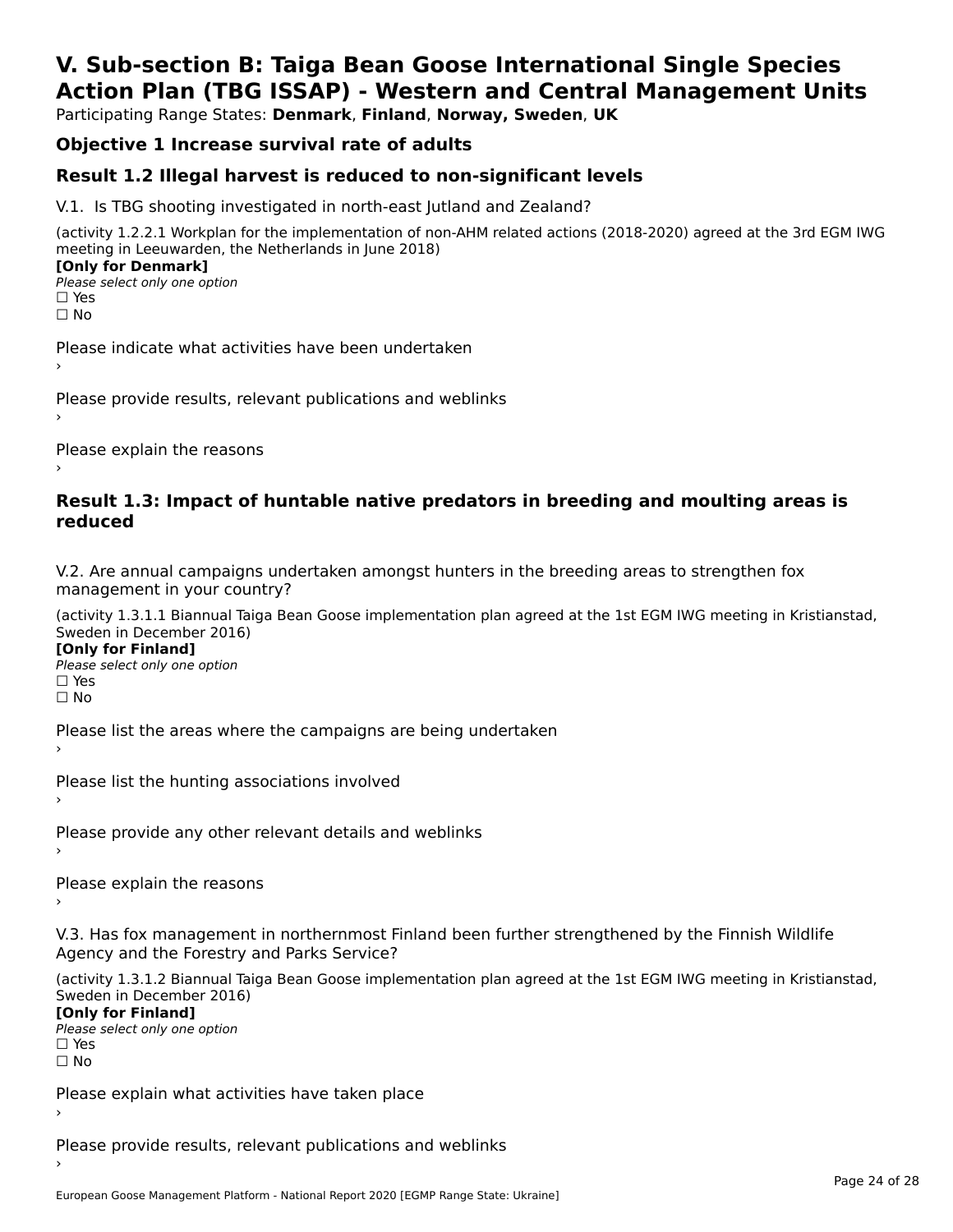# **Result 1.4: Impact of alien predators in breeding and moulting areas is reduced**

V.4. Does your country implement programmes for the eradication of the raccoon dog?

(activity 1.4.1.1 Workplan for the implementation of non-AHM related actions (2018-2020) agreed at the 3rd EGM IWG meeting in Leeuwarden, the Netherlands in June 2018) **[Only for Finland and Sweden]**

**Please select only one option** 

□ Yes<br>□ No

Please provide details about the eradication programme(s) (scope, implementing entities, etc.)

Please provide details on the effectiveness of the programmes

Please provide an update on the current status of the raccoon dog

Please explain the reasons

# **Objective 2. Increase reproductive rates**

# **Result 2.2: Intraspecific competition in spring staging areas is reduced**

V.5. Please provide updates on the implementation of the "fields for geese" programme

(activity 2.2.1.1 Workplan for the implementation of non-AHM related actions (2018-2020) agreed at the 3rd EGM IWG meeting in Leeuwarden, the Netherlands in June 2018) Loury for Swedent

V.6. Please provide information on the continuation and implementation of the "unharvested-fields-forbirds" programme (within the Common Agricultural Policy)birds" programme (within the Common Agricultural Policy)

(activity 2.2.1.2 and 2.2.1.3) **[Only for Finland]** ›

### **Objective 3. Stop ongoing loss, fragmentation and degradation of habitats, and restore lost, fragmented and degraded habitats**

# **Result 3.1: Impact of forestry works is reduced**

V.7. Have working models been developed for wildlife-friendly forest management?

(activity 3.1.1.1 Workplan for the implementation of non-AHM related actions (2018-2020) agreed at the 3rd EGM IWG meeting in Leeuwarden, the Netherlands in June 2018)

### **[Only for Finland]**

**Please select only one option** □ Yes<br>□ No

Please provide details on the working models developed

Are these models being implemented? ∩ne enese moders being<br>Please select only one option □ Yes<br>□ No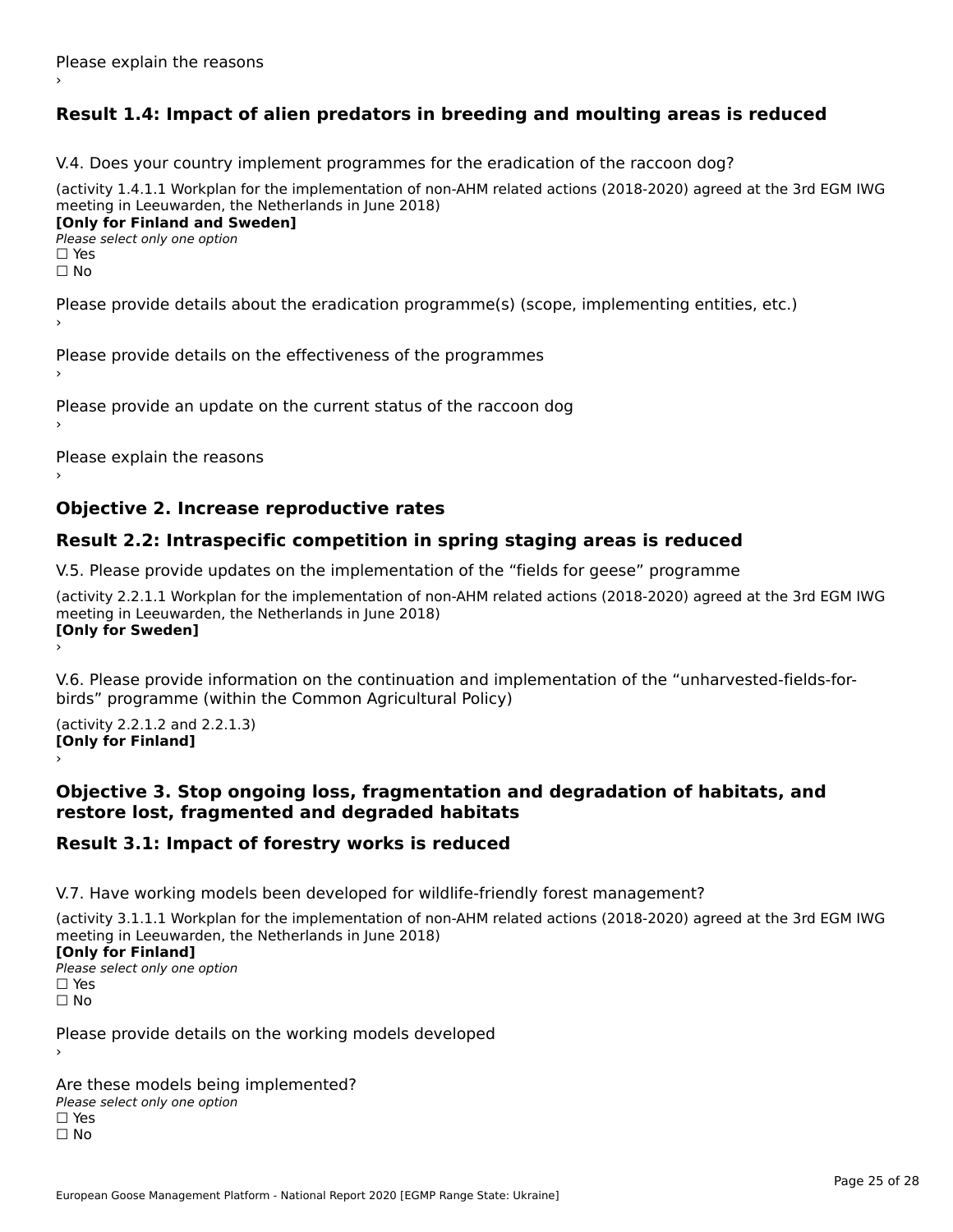Please provide more information on the progress Have these models been promoted to reach forest owners? ∩ave these models bee<br>Please select only one option □ Yes<br>□ No Please provide more information Please explain the reasons ›Have these models been promoted to reach forest corporations? ∩ave these models bee<br>Please select only one option □ Yes<br>□ No Please provide more information Please explain the reasons ›Please explain the reasons›Please explain the reasons›

V.8. Please indicate the implementation progress to reach the annual goals for mire restoration

(activity 3.1.2.1 Workplan for the implementation of non-AHM related actions (2018-2020) agreed at the 3rd EGM IWG meeting in Leeuwarden, the Netherlands in June 2018) **[all Participating Range States]** ›

**Result 3.3: Breeding, staging and wintering habitats are not further lost due to oil and gas or renewable energy developments**gas or renewable energy developments

V.9. Are you monitoring the collision risk posed by renewable energy developments to TBG close to the Special Protection Areas, identified as their important wintering sites?

(activity 3.3.1.1 Workplan for the implementation of non-AHM related actions (2018-2020) agreed at the 3rd EGM IWG meeting in Leeuwarden, the Netherlands in June 2018) **[only for Denmark and other Range States as applicable]**

```
Please select only one option
□ Yes<br>□ No
```
Please provide information on the relevant actions that have been undertaken ›

Please provide any results, if available

Please explain the reasons

# **Result 3.4: Impact of agriculture on natural Taiga Bean Goose habitats is minimized**

V.10. Has the area of managed coastal grasslands under the Common Agricultural Policy (CAP) increased in

(activity 3.4.1.1 Workplan for the implementation of non-AHM related actions (2018-2020) agreed at the 3rd EGM IWG meeting in Leeuwarden, the Netherlands in June 2018) **[only for Finland]**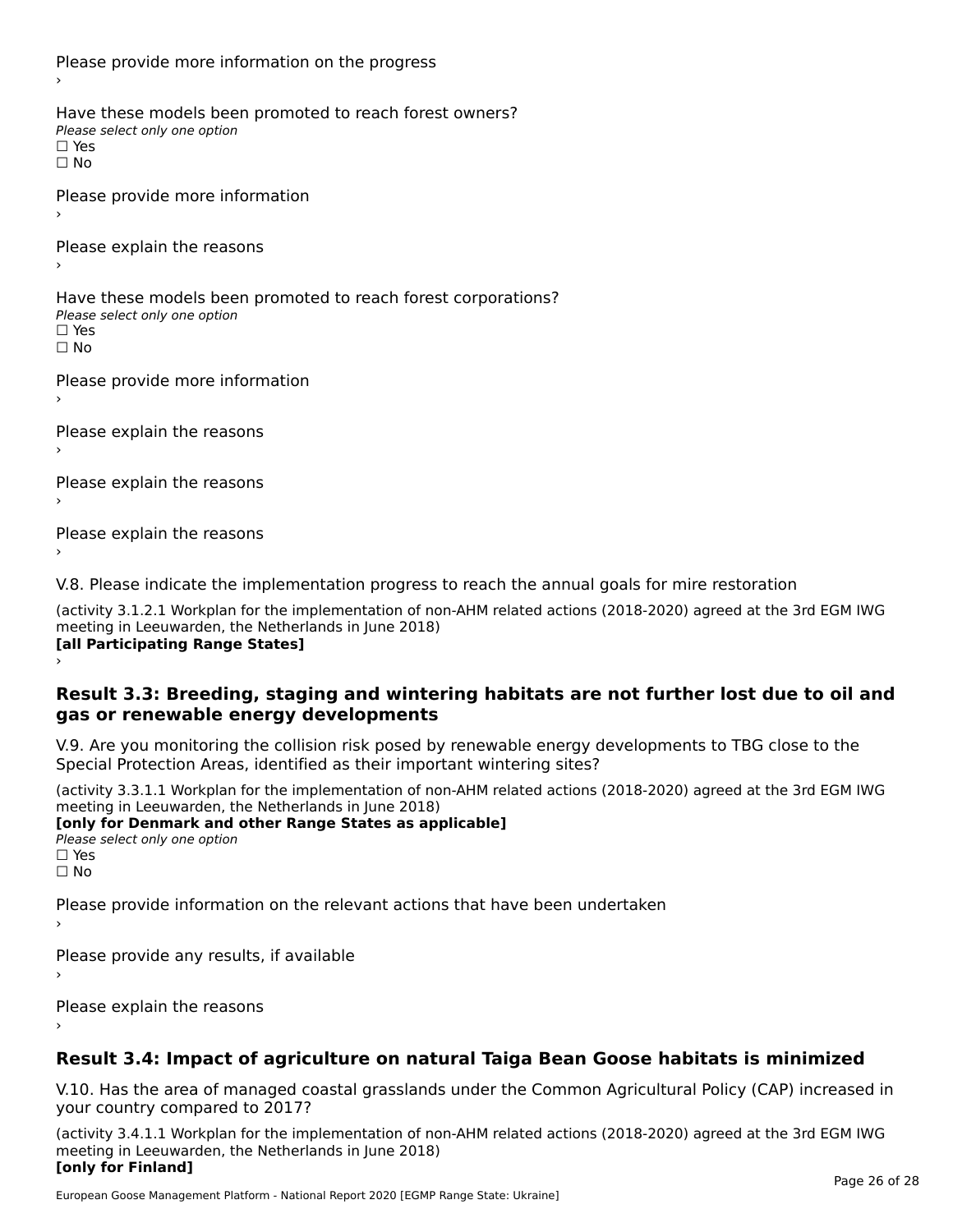Please select only one option □ Yes<br>□ No

Please indicate the size of the total area›

Please indicate the additional area managed since the beginning of 2017

Please describe the activities undertaken on grassland management

Please upload relevant documentation and provide weblinks

Please explain the reasons

# **Other objectives and results as decided by the EGM IWG**

### **Review factors possibly contributing to rapid declines in eastern England and implement appropriate management responses**implement appropriate management responses

V.11. Have possible factors causing population declines in eastern England been reviewed?

(activity 3.4.2. Workplan for the implementation of non-AHM related actions (2018-2020) agreed at the 3rd EGM IWG meeting in Leeuwarden, the Netherlands in June 2018)<br>**[only for UK]** 

**∐omy for OR**<br>Please select only one option □ Yes<br>□ No

Please describe those factors and provide further information as available

Are appropriate management responses to these factors being implemented? Please select only one option ים<br>⊡ No

Please provide information on the activities implemented

Please provide information about the main achievements and results›

Please explain the reasons

Please explain the reasons

**Reducing Taiga Bean Goose crippling**

V.12. Have you undertaken any activities in the past three years to reduce TBG crippling rates?

(activity agreed at the 1st EGM IWG meeting in Kristianstad, Sweden in December 2016) **[all Participating Range States]**

[all Participating Range States] Please select only one option☐ Yesים<br>⊡ No □ Not applicable

Please provide details on the activities